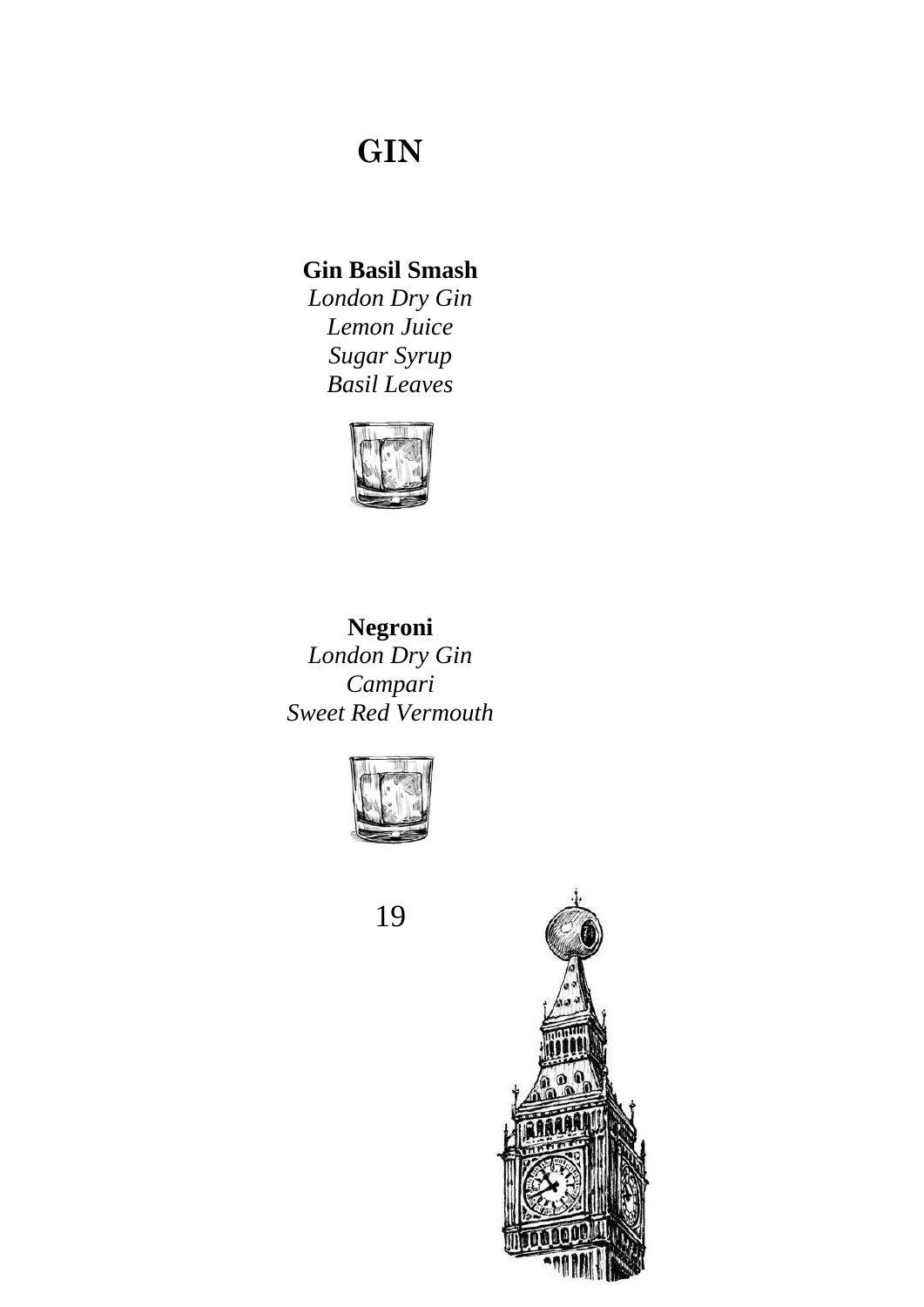## **SPIRITS OF LATIN AMERICA**

**JFK Harris**

*Plantation 3 Stars White Rum Lemon Juice Sugar Syrup Mint Red Wine Float*



### **Mezcal Mule**

 *Amores Mezcal Passionfruit Purèe Lime Juice Agave Syrup Cucumber Ginger Beer*





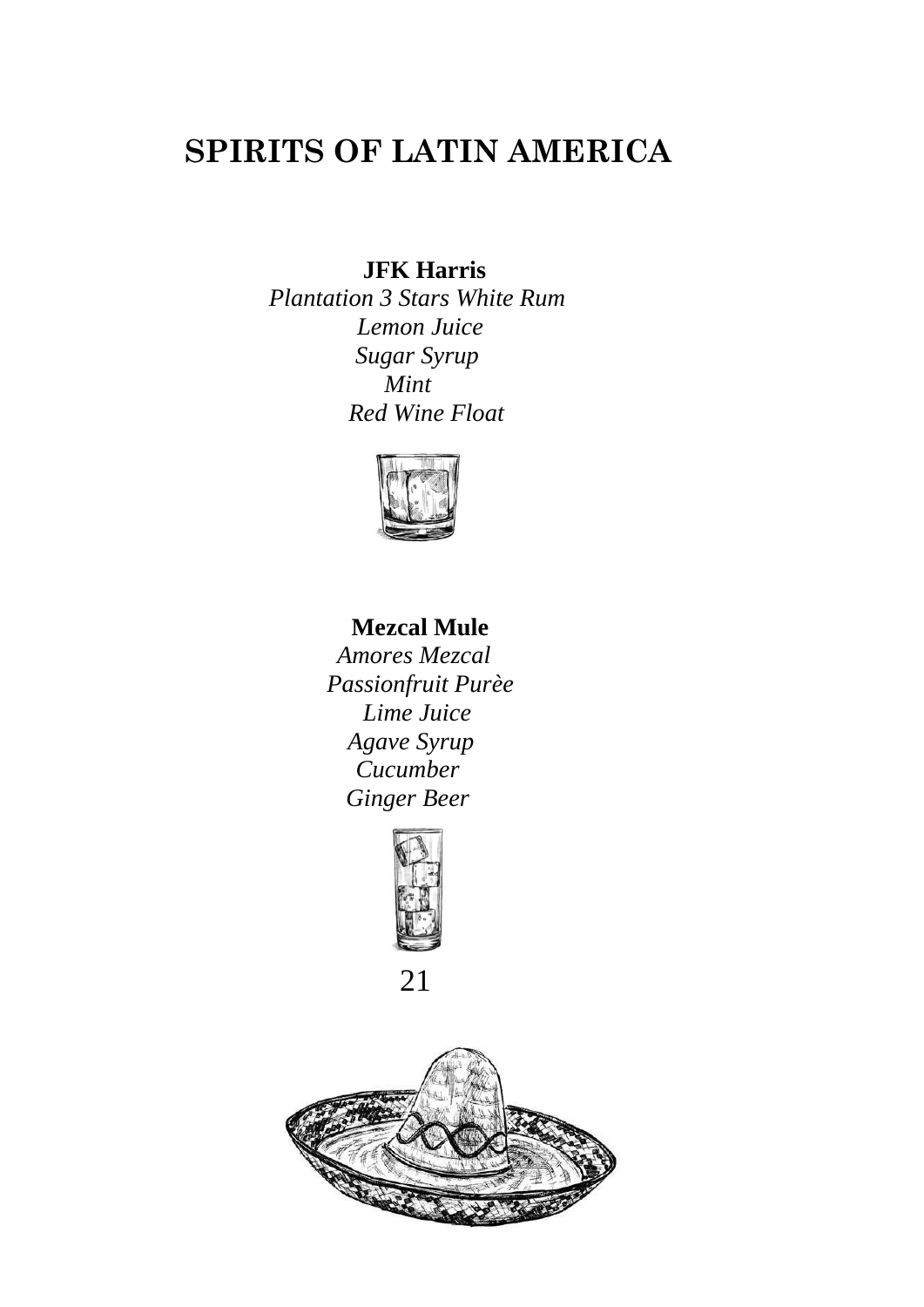## **CLASSIC & TIMELESS**

### **Old Fashioned**

*Bourbon Whiskey Angostura Bitters Sugar Cube Splash of Soda Water*



### **Amaretto Sour**

*Lazzaroni Amaretto Lemon Juice Sugar Syrup Egg White Orange Oils*



21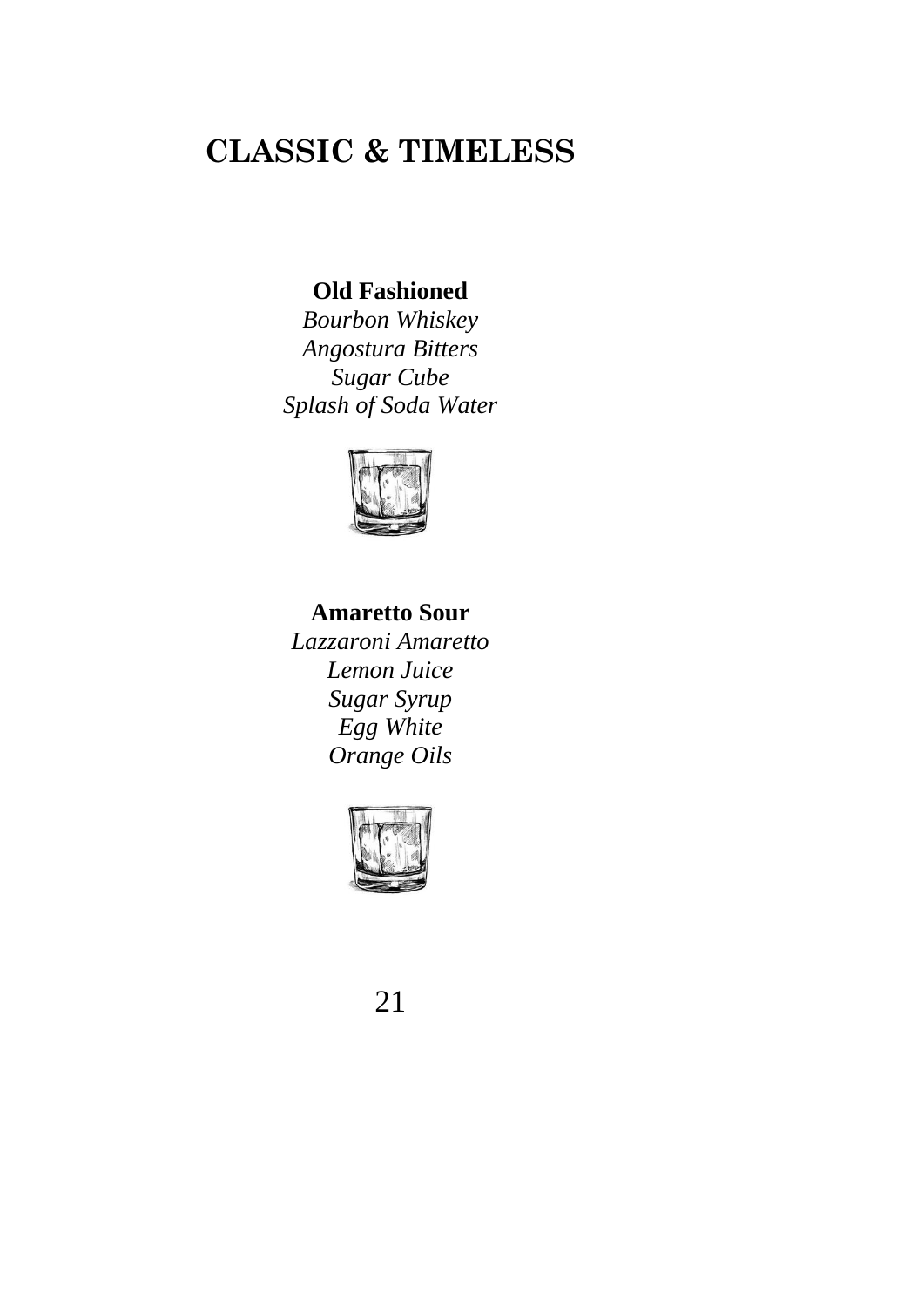## **FANCY DRINKS**

### **Matterpolitan**

*Grey Goose Vodka Etter Vieille Orange Barrique Cranberry Juice Lime Juice Sugar Syrup*



### **Sauternes on the rocks**

*Lafaurie-Peyraguey 1er Cru Soda Water Orange*



20



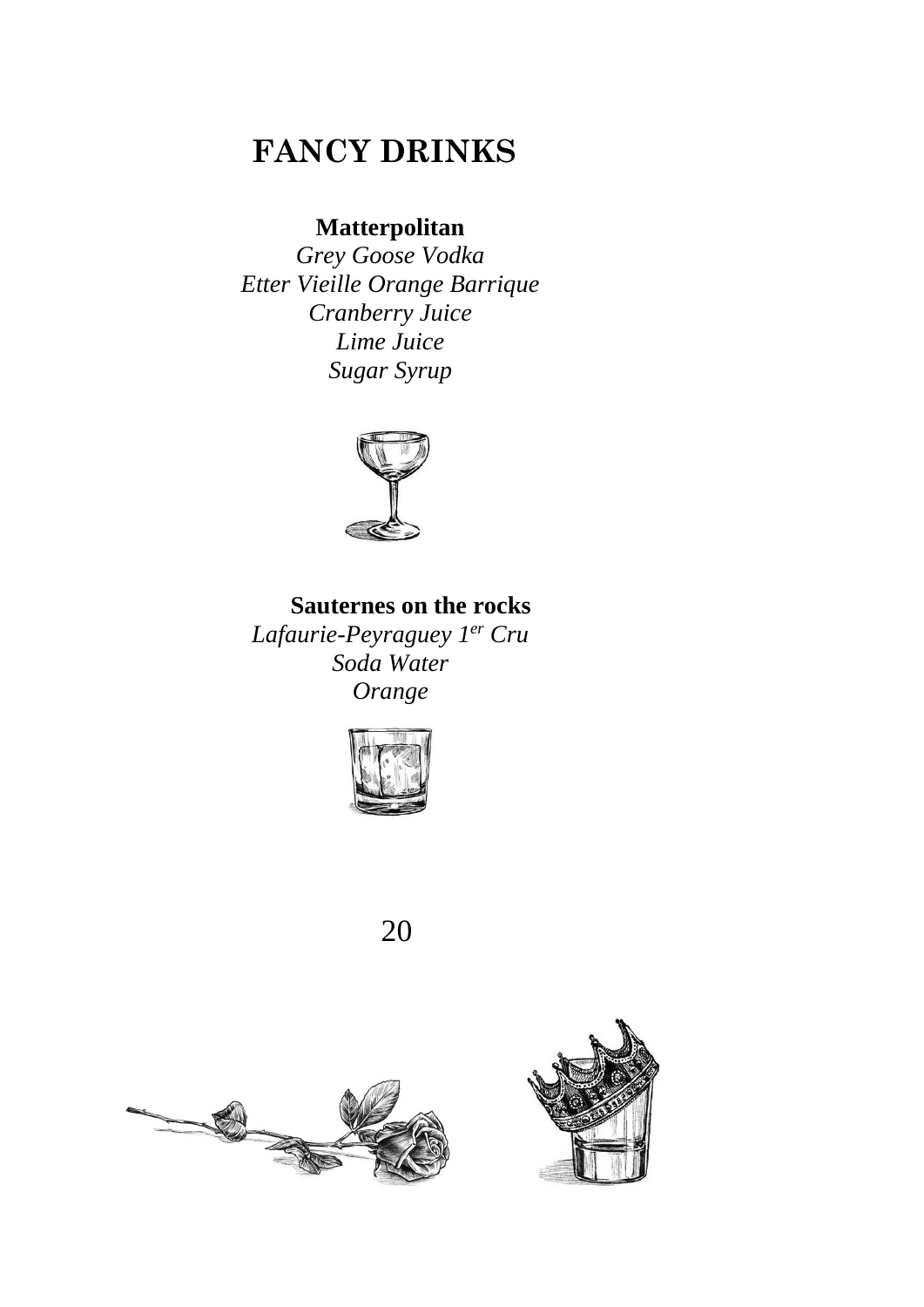| <b>MINERAL</b>       | Eptinger still                                          | 50 cl / 100 cl | $6. - 10. -$ |
|----------------------|---------------------------------------------------------|----------------|--------------|
|                      | Eptinger prickelnd                                      | 50 cl / 100 cl | $6. - 10$    |
|                      | Hausgemachter Eistee                                    | 30 cl          | $8 -$        |
|                      | Coca Cola / light / zero                                | 33 cl          | 7.-          |
|                      | Sprite                                                  | 33 cl          | $7 -$        |
|                      | Rivella rot, blau                                       | 33 cl          | $7 -$        |
|                      | Fever Tree Tonic Water<br>Bitter Lemon, Ginger Ale/Beer | 20 cl          | $7 -$        |
|                      | Le Tribute Tonic Water                                  | 20.cl          | $7 -$        |
|                      | Schorle                                                 | 33 cl          | $7 -$        |
|                      | Red Bull                                                | $25$ cl        | $7 -$        |
|                      | Chinotto San Pellegrino                                 | 20 cl          | $7 -$        |
|                      | Aranciata San Pellegrino                                | 20 cl          | $7 -$        |
| <b>SAFT</b>          | Tomate "Alain Milliat"                                  | 33 cl          | $13. -$      |
|                      | Passionsfrucht "Alain Milliat"                          | 33 cl          | $13. -$      |
|                      | Himbeer "Alain Milliat"                                 | 33 cl          | $13. -$      |
|                      | Erdbeer "Alain Milliat"                                 | 33 cl          | $13. -$      |
|                      | Orangensaft frisch gepresst                             | 20 cl          | $9 -$        |
|                      | Grapefruitsaft frisch gepresst                          | 20 cl          | 9.-          |
|                      | Apfelsaft                                               | 33 cl          | 6.-          |
| <b>KAFFEE</b>        | Kaffee "Amici"                                          |                | $6 -$        |
|                      | Espresso "Amici"                                        |                | 6.-          |
|                      | Kaffee Koffeinfrei "Amici"                              |                | 6.-          |
|                      | Doppelter Espresso "Amici"                              |                | 8.-          |
|                      | Cappuccino                                              |                | $8 -$        |
|                      | Caffé Latte                                             |                | 8.-          |
|                      | Latte Macchiato                                         |                | 8.-          |
|                      | Kaffee Baileys                                          |                | $14. -$      |
|                      | Eiskaffee                                               |                | $18. -$      |
| <b>HEISSGETRÄNKE</b> | Chaï Latte                                              |                | 9.-          |
|                      | Ovomaltine / Caotina                                    |                | 6.-          |
|                      | Felchlin Schokolade                                     |                | 8.-          |
| <b>ALKOHOLISCHE</b>  |                                                         |                |              |
| <b>HEISSGETRÄNKE</b> | <b>Irish Coffee</b>                                     |                | 18.-         |
|                      | Heisse Schokolade mit Rum/Amaretto/Baileys              |                | 14.-         |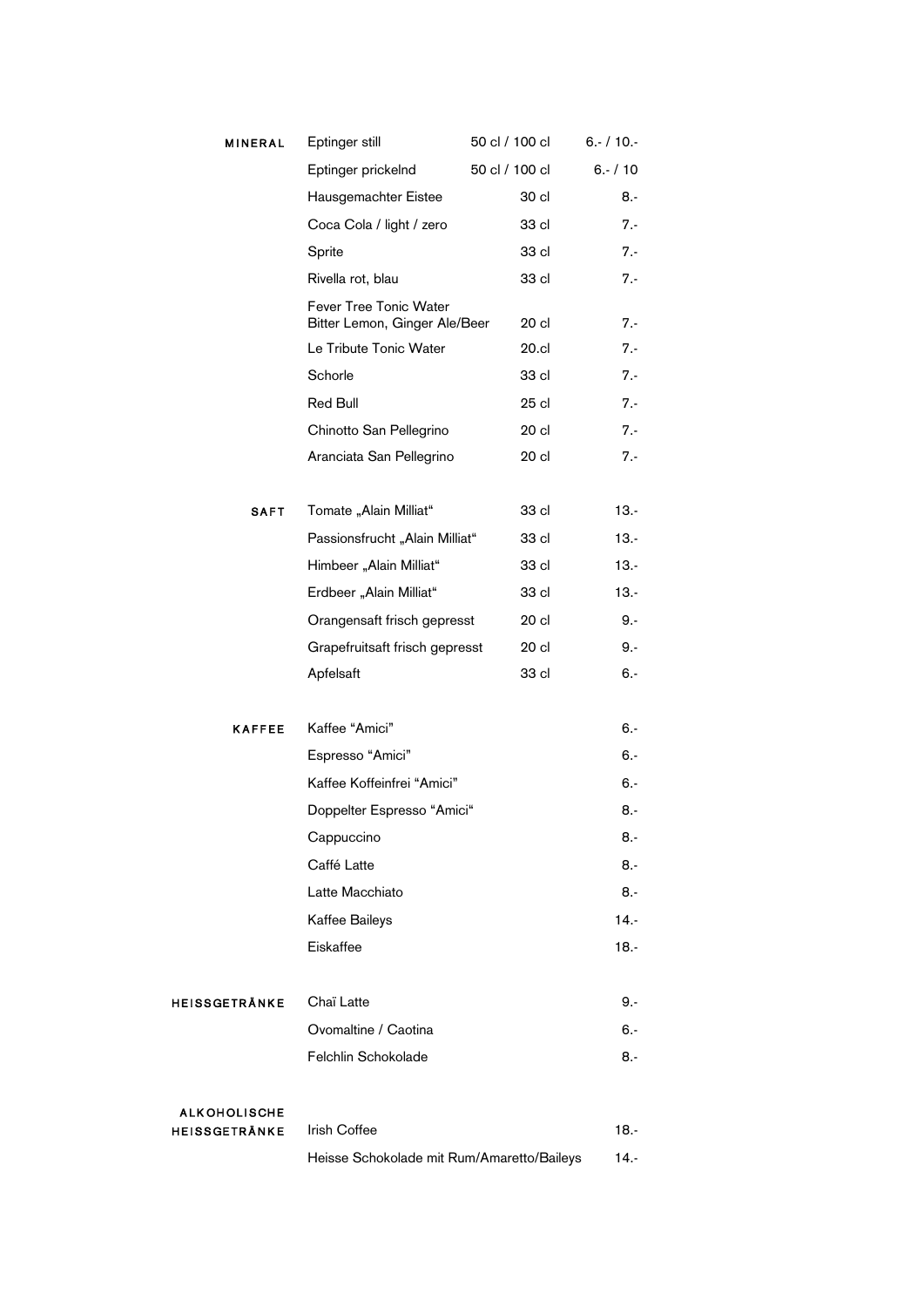| <b>BIER</b>     | Suonen                           | 33 cl       | 8.-     |
|-----------------|----------------------------------|-------------|---------|
|                 | Feldschlösschen Hopfenperle      | 33 cl       | 8.-     |
|                 | Heineken                         | 33 cl       | 8.-     |
|                 | Erdinger Weissbier               | 50 cl       | $10.-$  |
|                 | Appenzeller Leermond Alkoholfrei | 33 cl       | 7.-     |
| APERITIF        | Campari                          | 4 cl, 23%   | 9.-     |
|                 | Aperol                           | 4 cl, 11%   | 9.-     |
|                 | St.Germain                       | 4.cl, 20%   | 9.-     |
|                 | Pimm's                           | 4 cl, 25%   | 9.-     |
|                 | Lillet                           | 4 cl, 17%   | 9.-     |
|                 | Lillet Rosé                      | 4 cl, 17%   | 9.-     |
|                 | Pernod                           | 4 cl, 40%   | 9.-     |
|                 | Pastis 51                        | 4 cl, 45%   | $9 -$   |
|                 | Pastis 47                        | 4 cl, 45%   | $12. -$ |
|                 | Absinthe Kübler                  | 4 cl, 53%   | $15. -$ |
|                 |                                  |             |         |
| <b>VERMOUTH</b> | Cocchi di Torino Rosso           | 4 cl, 16%   | 9.-     |
|                 | Dolin Blanc Vermouth             | 4 cl, 18%   | 9.-     |
|                 | Dolin Dry                        | 4 cl, 17.5% | 9.-     |
|                 |                                  |             |         |
| <b>PORTO</b>    | Valfado Swiss Port               | 4 cl, 18.5% | $18. -$ |
|                 | Taylor's 10y                     | 4 cl, 20%   | 9.-     |
|                 | Graham's Tawny Port 10y          | 4 cl, 20.7% | $18. -$ |
|                 | Graham's Tawny Port 20y          | 4 cl, 20.7% | $20. -$ |
|                 | Graham's Tawny Port 30y          | 4 cl, 20.7% | $25. -$ |
|                 | Sandeman Tawny Porto             | 4 cl, 19,5% | 9.-     |
|                 | Sandeman Fine White Porto        | 4 cl, 19,5% | $9. -$  |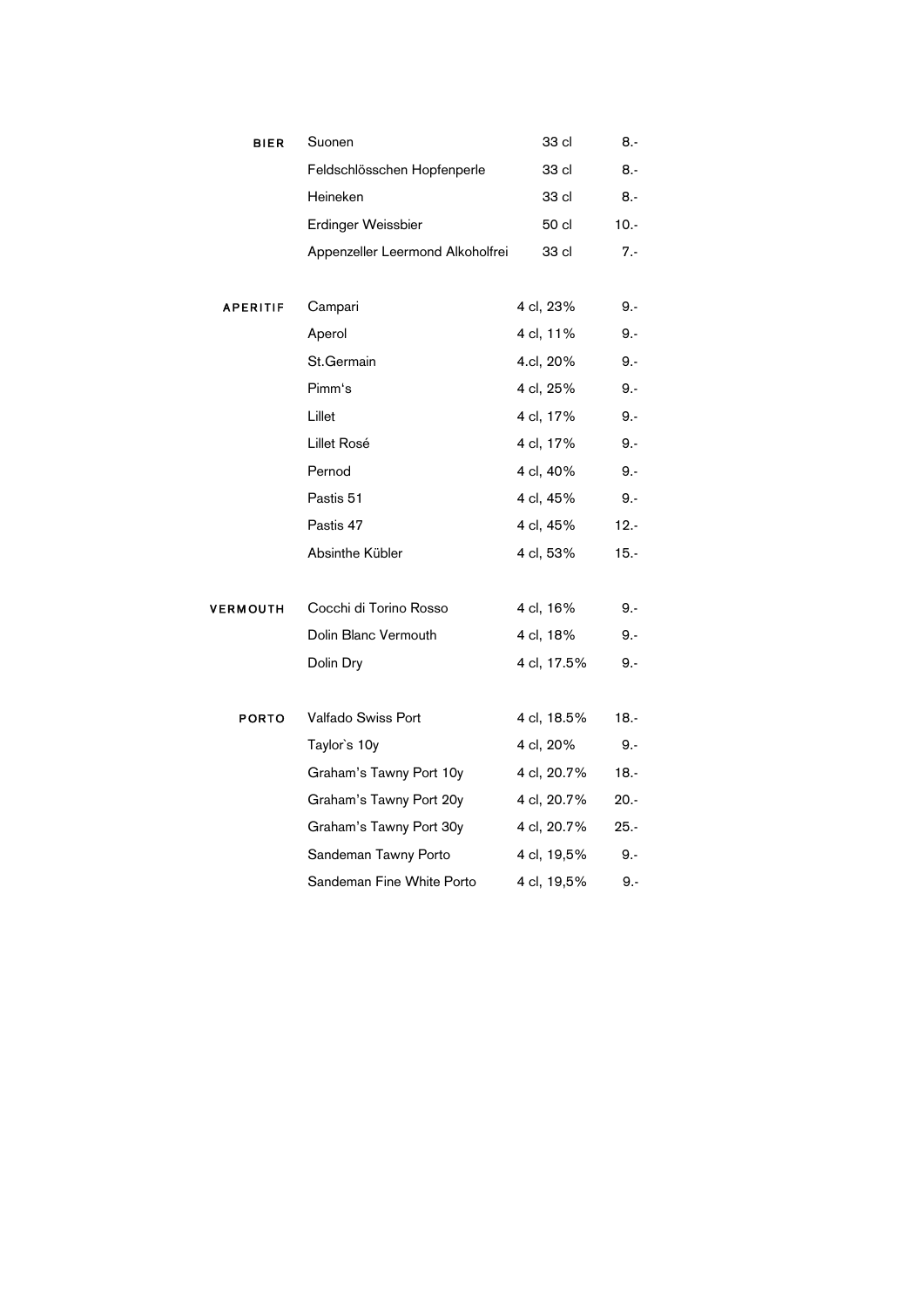#### **GRAPPA**

#### **ITALY**

| <b>PIEMONTE</b> | Grappa di Nebbiolo, Nibbio<br>Distillerie Berta, Mombaruzzo                | 2 cl, 40% | $7 -$   |
|-----------------|----------------------------------------------------------------------------|-----------|---------|
|                 | Grappa Nizza<br>Distillerie Berta, Mombaruzzo                              | 2 cl, 43% | $12. -$ |
|                 | Grappa Tre Soli Tre<br>Distillerie Berta, Mombaruzzo                       | 2 cl, 43% | $18. -$ |
|                 | Grappa Elisi<br>Distillerie Berta, Mombaruzzo                              | 2 cl, 43% | $12. -$ |
|                 | Grappa Solo Per Gian<br>Distillerie Berta, Mombaruzzo                      | 2 cl, 43% | $22 -$  |
|                 | Grappa Bric del Gaian<br>Distillerie Berta, Mombaruzzo                     | 2 cl, 43% | $18. -$ |
| <b>VENETO</b>   | UvaViva Italiana di Poli<br>40% Moscato, 60% Malvasia<br>J. Poli, Schiavon | 2 cl, 40% | $7 -$   |
|                 | Grappa di Amarone<br>G. Campagnola, Valpolicella                           | 2 cl, 40% | $10. -$ |
|                 | Grappa di Prosecco, Negroni                                                | 2 cl, 42% | 9.-     |
|                 | Grappa di Recioto<br>Le Salette                                            | 2 cl, 45% | $9 -$   |
|                 | Marinali, Villa Sandi                                                      | 2 cl, 40% | $7 -$   |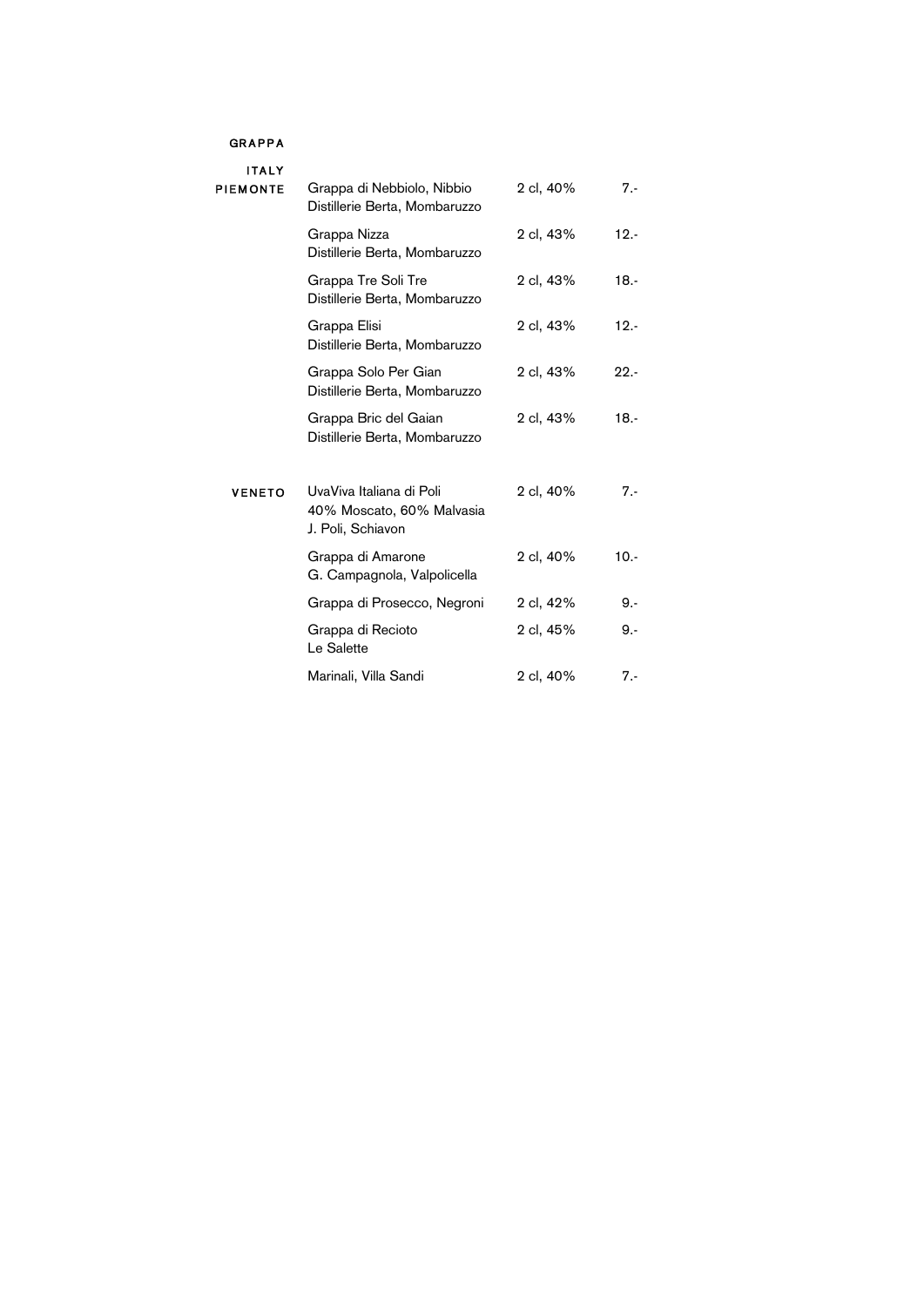| <b>COGNAC</b>   | Pierre Ferrand Ambré             | 4 cl, 40%  | $15. -$ |
|-----------------|----------------------------------|------------|---------|
|                 | Pierre Ferrand 1840              | 4 cl, 45%  | $15. -$ |
|                 | Pierre Ferrand 1er Cru Reserve   | 4 cl, 42%  | $18. -$ |
|                 | Jean Fillioux Cigar Club, 27 ans | 4 cl, 40%  | $32 -$  |
|                 | Courvoisier XO                   | 4 cl, 40%  | 34.-    |
|                 | Chabasse XO                      | 4 cl, 40%  | $34. -$ |
|                 | Rémy Martin XO                   | 4 cl, 40%  | $34. -$ |
|                 | Davidoff Extra                   | 4 cl, 43%  | 60.-    |
|                 | Hennessy XO                      | 4 cl, 40%  | $50. -$ |
|                 |                                  |            |         |
| <b>ARMAGNAC</b> | Darroze Bas Armagnac 12y         | 4 cl, 43%  | $15. -$ |
|                 |                                  |            |         |
| <b>BRANDY</b>   | Asbach Uralt                     | 4 cl, 38%  | 9.-     |
|                 |                                  |            |         |
| <b>CALVADOS</b> | Château du Breuil 15 ans         | 4 cl, 41%  | $19. -$ |
|                 | Pays d'Auge, Vieux Manoir        | 4 cl, 40%  | $9 -$   |
|                 |                                  |            |         |
| <b>BITTER</b>   | Appenzeller                      | 4 cl, 29%  | $9 -$   |
|                 | Jägermeister                     | 4 cl, 35 % | 9.-     |
|                 | Ramazzotti                       | 4 cl, 30%  | $9 -$   |
|                 | Averna                           | 4 cl, 32%  | $9 -$   |
|                 | Fernet Branca                    | 4 cl, 42%  | 9.-     |
|                 | Chartreuse Jaune/Verte           | 4 cl, 40%  | $9 -$   |
|                 | Bénédictine                      | 4 cl, 40%  | 9.-     |
|                 | Cynar                            | 4 cl, 16%  | $9 -$   |
|                 | Amaro Montenegro                 | 4 cl, 23%  | 9.-     |
|                 | Amaro Nonino                     | 4 cl, 35%  | $12. -$ |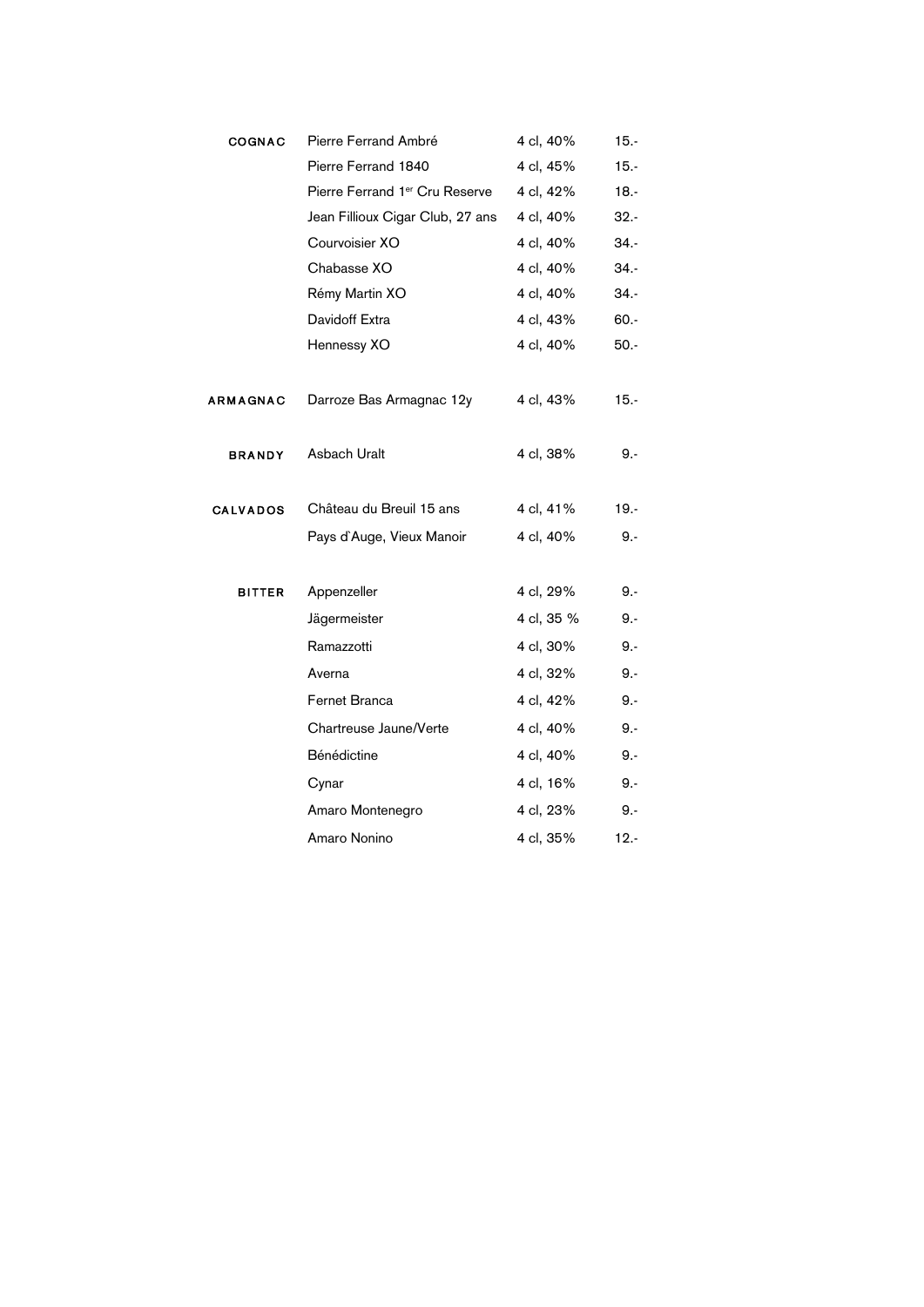| <b>VODKA</b>   | Ketel One - Netherlands          | 4 cl, 40%   | 9.-     |
|----------------|----------------------------------|-------------|---------|
|                | Absolut Elyx - Sweden            | 4.cl, 42%   | $20. -$ |
|                | Belvedere - Poland               | 4 cl, 40%   | $14. -$ |
|                | Grey Goose - France              | 4 cl, 40%   | $14. -$ |
|                | Beluga - Russia                  | 4 cl, 40%   | $20. -$ |
| <b>RUM</b>     | Plantation Stiggins' Fancy       | 4 cl, 40%   | $12. -$ |
|                | Plantation 3 Stars (White)       | 4 cl, 41%   | $11. -$ |
|                | <b>Plantation Grande Reserve</b> | 4 cl, 40%   | $12. -$ |
|                | Gosling's Black Seal             | 4 cl, 40%   | $12. -$ |
|                | Mount Gay Eclipse                | 4 cl, 40%   | $12. -$ |
|                | Diplomatico Reserva Exclusiva    | 4 cl, 40%   | $16. -$ |
|                | Zacapa Solera Gran Reserva 23    | 4 cl, 40%   | $18. -$ |
|                | Ron Zacapa XO                    | 4 cl, 40%   | $22. -$ |
|                | A.H Riise Non Plus Ultra         | 4 cl, 42%   | 27.-    |
|                | Dictador XO Insolent             | 4 cl, 40%   | 28.-    |
| <b>CAÇHACA</b> | Leblon                           | 4 cl, 40%   | 13.-    |
| GIN            | Drumshanbo Irish Gunpowder       | 4 cl, 43%   | $16. -$ |
|                | Lind & Lime                      | 4 cl, 44%   | $15. -$ |
|                | Isle of Harris                   | 4 cl, 45%   | $18. -$ |
|                | Le Tribute                       | 4 cl, 43%   | $16. -$ |
|                | Star of Bombay                   | 4 cl, 47.5% | $13. -$ |
|                | Hendrick's                       | 4 cl, 41%   | $14. -$ |
|                | No. Ten Tanqueray                | 4 cl, 47%   | $16. -$ |
|                | Tanqueray Flor de Sevilla        | 4 cl, 41%   | $16. -$ |
|                | <b>Brockmans</b>                 | 4 cl, 40%   | $16. -$ |
|                | Monkey 47                        | 4 cl, 47%   | $17. -$ |
|                | Silent Pool                      | 4 cl, 43%   | $16. -$ |
|                | Reisetbauer Sloeberry Blue Gin   | 4 cl, 29%   | $15. -$ |
| <b>TEQUILA</b> | Arette Blanco                    | 4 cl, 38%   | $13. -$ |
|                | Arette Reposado                  | 4 cl, 38%   | $13. -$ |
|                | Tequila Patrón XO Cafe           | 4 cl, 35%   | $15. -$ |
|                | Tequila Patrón Añejo             | 4 cl, 40%   | 20.-    |
| <b>MEZCAL</b>  | Amores Espadin                   | 4 cl, 37%   | $15. -$ |
| <b>PISCO</b>   | El Gobernador                    | 4 cl, 40%   | $18. -$ |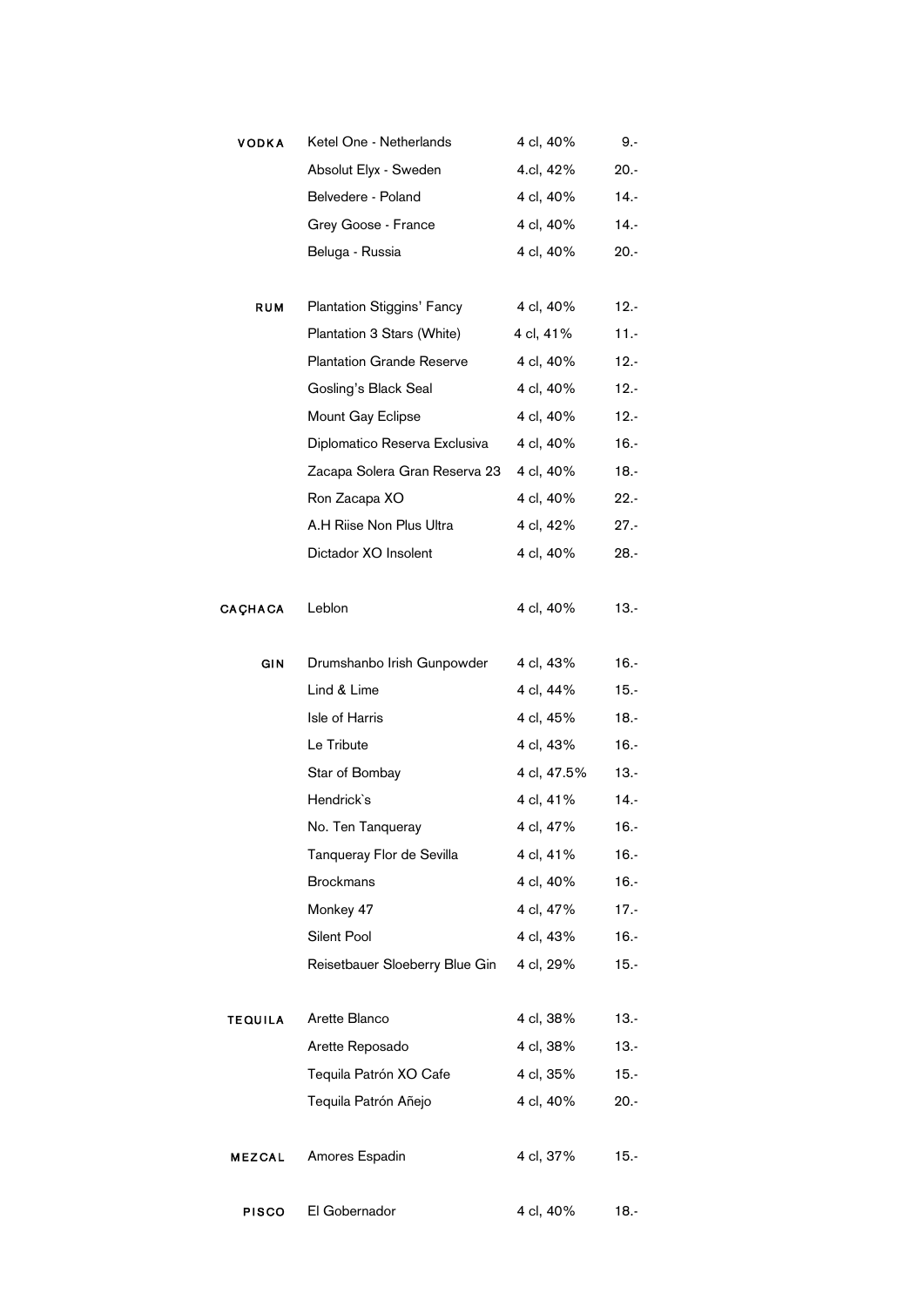#### FRUCHTBRÄNDE

| <b>ETTER</b>   | Williams                          | 2 cl, 41% | $12. -$ |
|----------------|-----------------------------------|-----------|---------|
|                | Kirsch vieux & noble              | 2 cl, 41% | $9 -$   |
|                | Mirabelle                         | 2 cl, 41% | 9.-     |
|                | Framboise                         | 2 cl, 42% | 9.-     |
|                | Aprikose                          | 2 cl, 42% | $9 -$   |
|                | Pflümli                           | 2 cl, 41% | $9 -$   |
|                | Fruchtbaum                        | 2 cl, 41% | $12. -$ |
|                | Vieille Kirsch "Barrique"         | 2 cl, 42% | $9 -$   |
|                | Vieille Poire Williams "Barrique" | 2 cl, 40% | $9 -$   |
|                | Vieille Prune "Barrique"          | 2 cl, 42% | $9 -$   |
|                | Vieille Pomme "Barrique"          | 2 cl, 30% | $9 -$   |
|                | Vieille Orange "Barrique"         | 2 cl, 42% | $9 -$   |
|                | Abricotine Morand                 | 2 cl, 43% | 9.-     |
|                |                                   |           |         |
| <b>ROCHELT</b> | Muskattraube                      | 2 cl, 48% | $25. -$ |
|                |                                   |           |         |
| DETTLING       | Kirsch Reserve                    | 2 cl, 41% | $7 -$   |
|                |                                   |           |         |
| <b>LIKÖRE</b>  | Lazzaroni Amaretto                | 4 cl, 24% | $9 -$   |
|                | Limoncello                        | 4 cl, 28% | 9.-     |
|                | <b>Baileys</b>                    | 4 cl, 17% | 9.-     |
|                | Cointreau                         | 4 cl, 40% | 9.-     |
|                | Drambuie                          | 4 cl, 40% | 9.-     |
|                | Galliano                          | 4 cl, 30% | 9.-     |
|                | <b>Grand Marnier</b>              | 4 cl, 40% | 9.-     |
|                | Marasquin Morand                  | 4 cl, 18% | 9.-     |
|                | Sambuca                           | 4 cl, 40% | $9 -$   |
|                | Southern Comfort                  | 4 cl, 35% | $9 -$   |
|                | Mr.Black Coffee Liqueur           | 4 cl, 25% | 9.-     |
|                | Frangelico                        | 4 cl, 20% | 9.-     |
|                | Tempus Fugit Créme du Cacao       | 4 cl, 24% | 9.-     |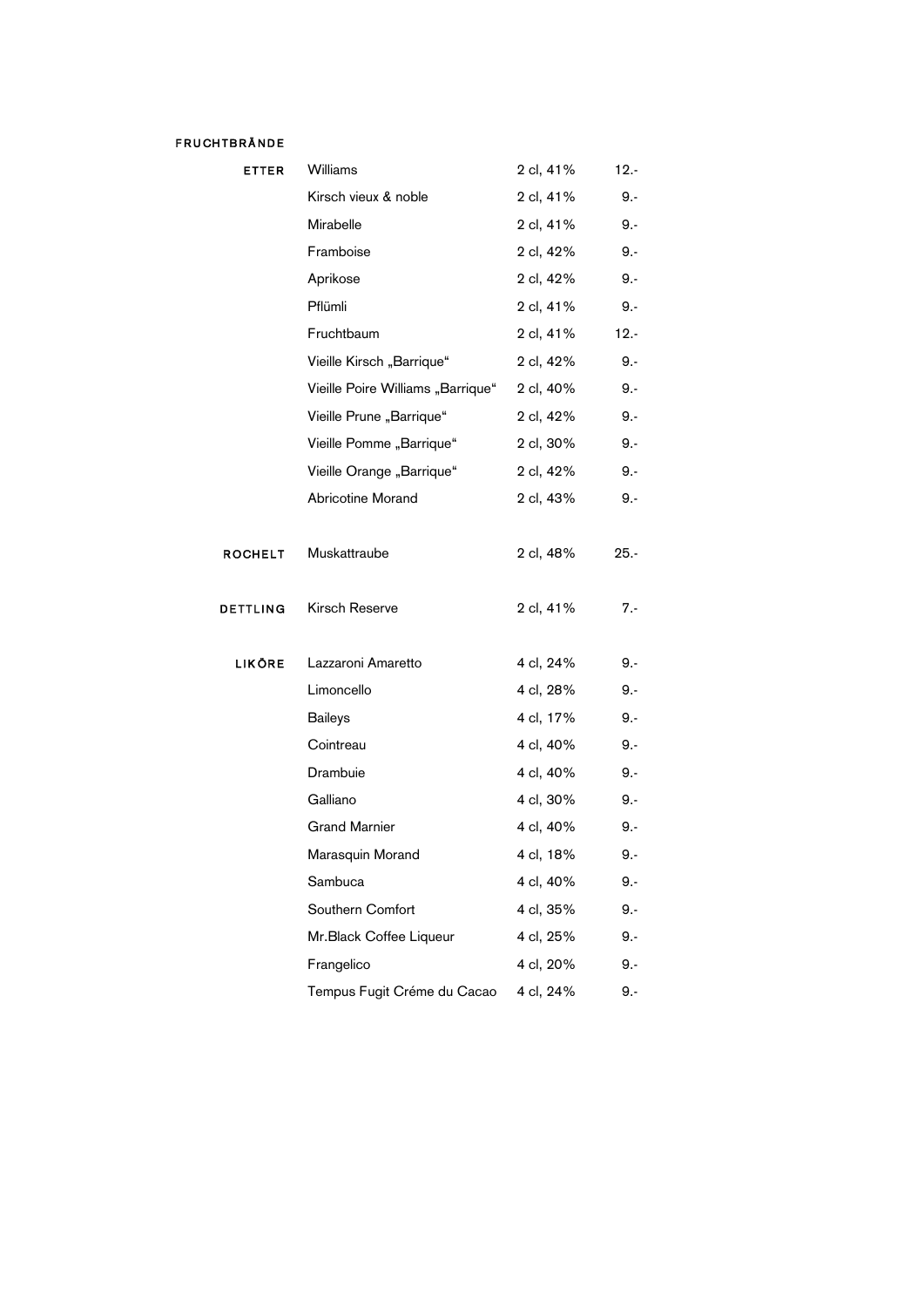| <b>BOURBON</b>           | Baker's 7 y                                                                   | 4 cl, 53% | $15. -$ |
|--------------------------|-------------------------------------------------------------------------------|-----------|---------|
|                          | Elijah Craig Small Batch                                                      | 4 cl, 45% | $16. -$ |
|                          | Evan Williams Extra Aged                                                      | 4 cl, 43% | $14. -$ |
|                          | Evan Williams 8 years                                                         | 4 cl, 43% | $12. -$ |
|                          | <b>Buffalo Trace</b>                                                          | 4 cl, 40% | $12. -$ |
|                          | Eagle Rare 10 Years                                                           | 4 cl, 45% | $18. -$ |
| <b>RYE WHISKEY</b>       | <b>Rittenhouse Rye</b>                                                        | 4 cl, 50% | $13. -$ |
|                          | <b>KNOB Creek Rye</b>                                                         | 4 cl, 50% | $22. -$ |
| <b>TENNESSEE WHISKEY</b> | Jack Daniel's Old No.7                                                        | 4 cl, 40% | 9.-     |
|                          | <b>Jack Daniels</b><br>Silver Select Single Barrel                            | 4 cl, 50% | $18. -$ |
| <b>BLENDED SCOTCH</b>    | Monkey Shoulder Blended Malt                                                  | 4 cl, 40% | $13. -$ |
|                          | Chivas Regal 12y                                                              | 4cl, 40%  | $12. -$ |
|                          | Johnnie Walker Black Label                                                    | 4cl, 40%  | $12. -$ |
|                          | <b>Great King Street</b><br>Artist Blend created by John Glaser               | 4 cl, 43% | $16. -$ |
|                          | Compass Box Oak Cross<br>Blended malt scotch whisky<br>created by John Glaser | 4 cl, 43% | $16. -$ |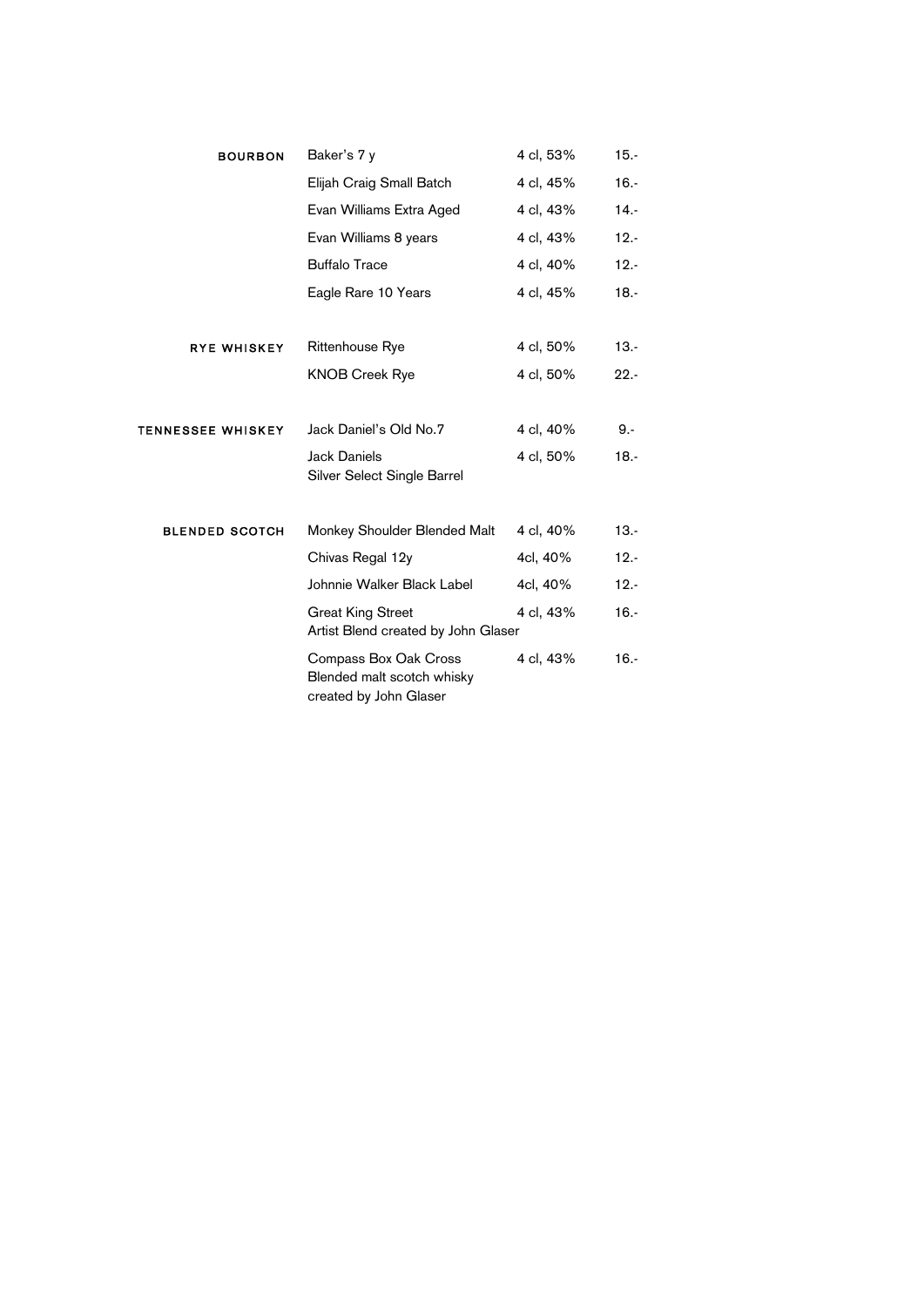#### SINGLE MALT

| <b>SPEYSIDE</b> | Aberlour 12y<br>Double Cask                                                           | 4 cl, 43% | $16. -$  |
|-----------------|---------------------------------------------------------------------------------------|-----------|----------|
|                 | Auchroisk 20 y "Special Release"                                                      | 4 cl, 55% | $37 -$   |
|                 | Balvenie 17y<br>Peated Cask                                                           | 4 cl, 43% | $28. -$  |
|                 | Benriach 16 y                                                                         | 4 cl, 43% | $16. -$  |
|                 | Benriach 20y                                                                          | 4 cl, 43% | $25. -$  |
|                 | Benriach 15y<br>Madeira Finish                                                        | 4 cl, 46% | $22 -$   |
|                 | Benriach 15y<br>Twany Port Finish                                                     | 4 cl, 46% | $22 -$   |
|                 | Benriach 15y<br>Dark Rum Finish                                                       | 4 cl, 46% | $22. -$  |
|                 | Cardhu 12y                                                                            | 4 cl,.40% | $24. -$  |
|                 | Glen Grant Private Collection<br>Gordon & Macphail<br>1953, Dark Sherry, Bottled 2001 | 4 cl, 40% | $150. -$ |
| <b>SPEYSIDE</b> | Glenfarclas 15y                                                                       | 4 cl, 46% | $18. -$  |
|                 | Glenfarclas 21y                                                                       | 4 cl, 43% | $35. -$  |
|                 | Glenfarclas 25 y                                                                      | 4 cl, 43% | $42. -$  |
|                 | Glenfiddich 12y                                                                       | 4 cl, 40% | $12. -$  |
|                 | Glenfiddich 15y                                                                       | 4 cl, 40% | $18. -$  |
|                 | Glenfiddich 18y                                                                       | 4 cl, 40% | $24. -$  |
|                 | Glenlivet 12y                                                                         | 4 cl, 40% | $12. -$  |
|                 | Glenlivet George Smith<br>1955                                                        | 4 cl, 40% | $69. -$  |
|                 | Glenlivet George Smith<br>1948                                                        | 4 cl, 40% | $155. -$ |
|                 | Glenglassaugh Revival                                                                 | 4 cl, 46% | $16. -$  |
|                 | Glenglassaugh Evolution                                                               | 4 cl, 50% | $16. -$  |
|                 | Glen Rothes<br>1966, Bottled 2003,<br>Vintage Cask Nr. 1437                           | 4 cl, 53% | $175. -$ |
|                 | Longmorn 16y<br>Bourbon Cask, Non Chill Filtered                                      | 4 cl, 48% | $19. -$  |
|                 | Macallan 12y Double Cask                                                              | 4 cl, 40% | $17. -$  |
|                 | Macallan 12y Triple Cask                                                              | 4 cl,.40% | $17 -$   |
|                 | Macallan 15y Double Cask                                                              | 4 cl, 43% | $34. -$  |
|                 | Ardmore 12y Portwood                                                                  | 4 cl, 46% | 17.-     |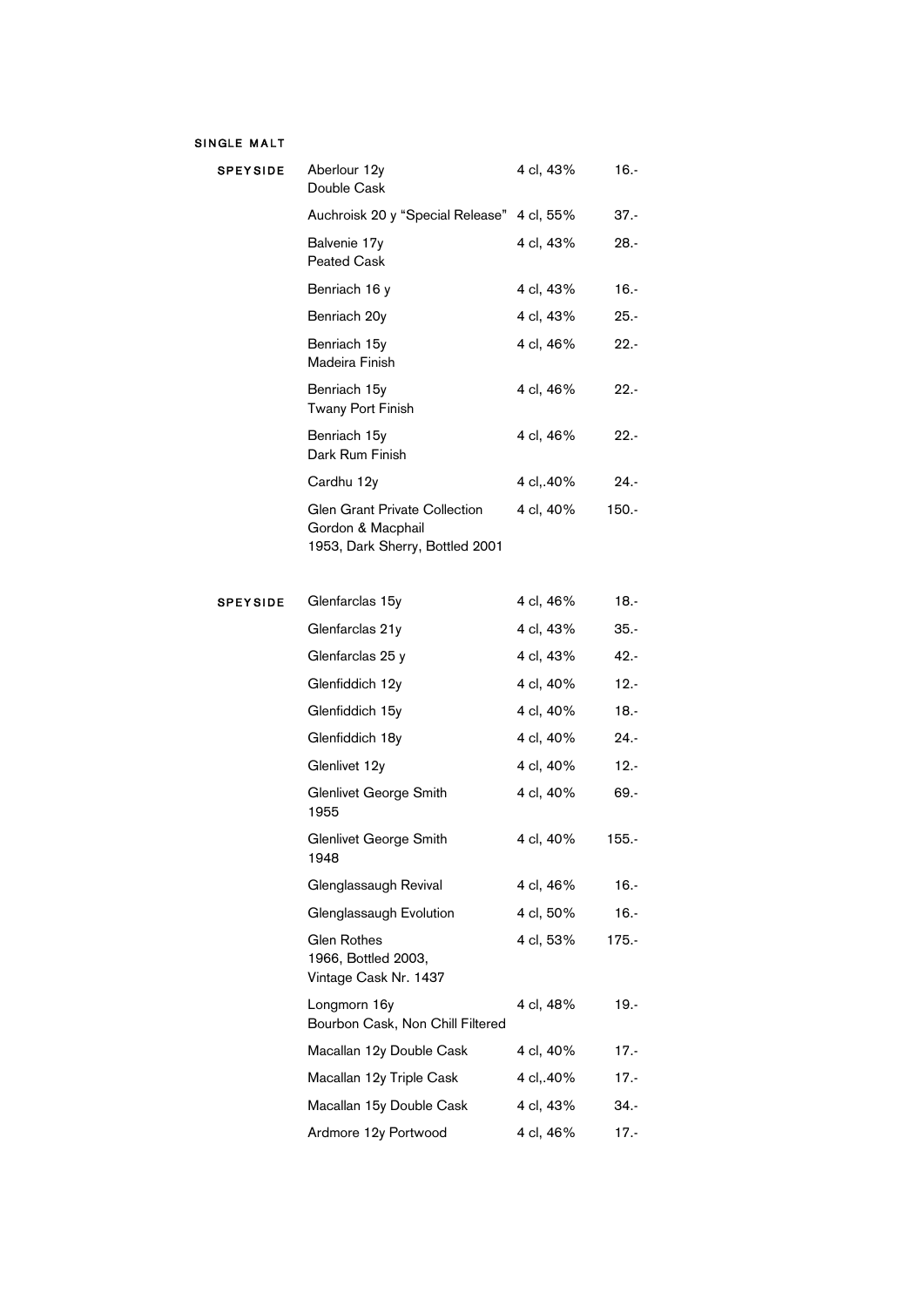| <b>ISLAY</b>              | Ardbeg Corryvreckan                                                                             | 4 cl, 57%   | $21 -$  |
|---------------------------|-------------------------------------------------------------------------------------------------|-------------|---------|
|                           | Ardbeg Uigeadail<br>Sherry Cask, Non Chill Filtered                                             | 4 cl, 54%   | $21 -$  |
|                           | Port Askaig 19y                                                                                 | 4 cl, 50.4% | $25. -$ |
|                           | Bowmore 12 y                                                                                    | 4 cl, 40%   | $12. -$ |
|                           | Bowmore 15 y                                                                                    | 4 cl, 43%   | $19. -$ |
|                           | Bruichladdich 15 y                                                                              | 4 cl, 46%   | $20. -$ |
|                           | Bruichladdich Port Charlotte 10y                                                                | 4 cl, 50%   | $18. -$ |
|                           | Caol lla 31 y<br>1983, Natural Colour                                                           | 4 cl, 49,6% | $46. -$ |
|                           | Caol lla 12 y                                                                                   | 4 cl, 43%   | $14. -$ |
|                           | Caol lla 15 y                                                                                   | 4 cl, 60%   | $26. -$ |
|                           | Caol lla 17 y                                                                                   | 4 cl, 56%   | $28. -$ |
|                           | Caol lla 18 y                                                                                   | 4 cl 43%    | $36. -$ |
|                           | Lagavulin 16 y                                                                                  | 4 cl, 43%   | $16. -$ |
|                           | Laphroaig 10 y                                                                                  | 4 cl, 48%   | $25. -$ |
|                           | " As we get it"<br>lan MacLeod's                                                                | 4 cl, 61%   | $16. -$ |
|                           | Kilchoman Machir Bay                                                                            | 4 cl, 46%   | 28.-    |
| LOWLAND                   | Glengoyne 12 y                                                                                  | 4 cl, 43%   | 14.-    |
|                           | Glengoyne 18 y                                                                                  | 4 cl, 43%   | $22 -$  |
|                           | Glenkinchie 10y                                                                                 | 4 cl,.43%   | $14. -$ |
|                           | Glenkinchie D<br>1990, Classic Malts, Distillers Edition                                        | 4 cl, 43%   | $22. -$ |
|                           | Knockando 12y<br>Distilled in 1999                                                              | 4 cl, 43%   | 16.-    |
| <b>NORTH</b><br>HIGHLANDS | Ben Wyvis 37 y<br>1965, Cask 30066<br>The final bottling from one of the five remaining         | 4 cl, 44%   | 300.-   |
|                           | casks of the very rare spirit from the Ben Wyvis Distillery<br>which ceased production in 1976. |             |         |
|                           | Dalmore Cigar Malt                                                                              | 4 cl, 40%   | $19. -$ |
|                           | Dalmore Cigar 21 y                                                                              | 4 cl, 40%   | 39.-    |
|                           | Glenmorangie 10y Original                                                                       | 4 cl, 40%   | $11 -$  |
|                           | Glenmorangie Quinta Ruban                                                                       | 4 cl, 46%   | $15. -$ |
|                           | Glenmorangie Lasanta                                                                            | 4 cl, 43%   | $15. -$ |
|                           | Old Pulteney Clipper Ltd. Ed.                                                                   | 4 cl, 43%   | $18. -$ |
|                           | Old Pulteney 21y                                                                                | 4 cl, 46%   | $32 -$  |
|                           | Old Pulteney 23 y<br><b>Sherry Cask</b>                                                         | 4 cl, 43%   | $49. -$ |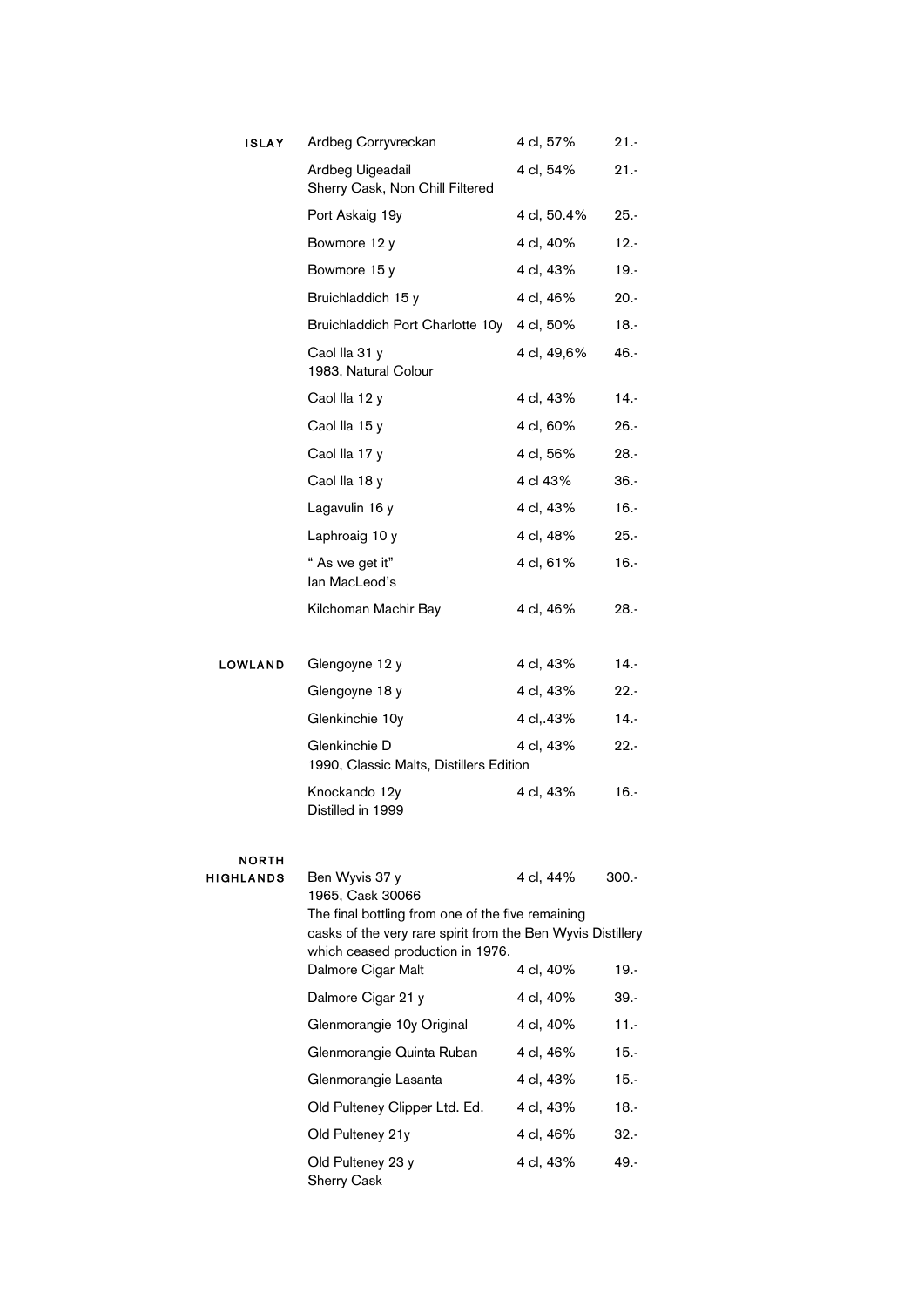|                       | Old Pulteney 23 y<br><b>Bourbon Cask</b>                  | 4 cl, 43% | 49.-    |
|-----------------------|-----------------------------------------------------------|-----------|---------|
|                       | Tomatin CÙ BÒCAN<br>Light smoked                          | 4 cl, 46% | $16. -$ |
|                       | Tomatin CÙ BÒCAN<br>Sherry Cask                           | 4 cl, 46% | $18. -$ |
|                       | Tomatin 18 Oloroso Casks<br>Sherry Cask                   | 4 cl, 46% | $18. -$ |
|                       | Royal Brackla                                             | 4 cl,.40% | 29.-    |
| <b>EAST</b>           |                                                           |           |         |
| <b>HIGHLANDS</b>      | Ancnoc 22y                                                | 4 cl, 46% | $36. -$ |
|                       | Glen Garioch 10 y                                         | 4 cl, 40% | $12. -$ |
| WEST                  |                                                           |           |         |
| <b>HIGHLANDS</b>      | Oban 14 y Diageo                                          | 4 cl, 43% | $14. -$ |
| <b>CENTRAL</b>        |                                                           |           |         |
| <b>HIGHLANDS</b>      | Aberfeldy 21 y                                            | 4 cl, 40% | $35. -$ |
|                       | Dalwhinnie 15                                             | 4 cl, 43% | $14. -$ |
|                       | Tullibardine<br>1973, Bottled 2005                        | 4 cl, 50% | $36. -$ |
| <b>ISLE OF ORKNEY</b> | Highland Park12 y                                         | 4 cl, 40% | 14.-    |
|                       | <b>Highland Park</b><br>Voyage of the Raven               | 4 cl, 40% | $29. -$ |
| <b>ISLE OF SKYE</b>   | Talisker 10y<br>Classic Malt                              | 4 cl, 46% | $14. -$ |
| <b>ISLE OF ARRAN</b>  | Arran 14y<br>Non Chill Filtered                           | 4 cl, 46% | $17 -$  |
|                       | Arran 1998<br>Robert Burns, 250 Years Anniversary Edition | 4 cl, 43% | 24.-    |
|                       | Arran Machrie Moor 2nd Ed.                                | 4 cl, 43% | $17 -$  |
|                       | Arran Amarone Cask Finish                                 | 4 cl, 43% | $17 -$  |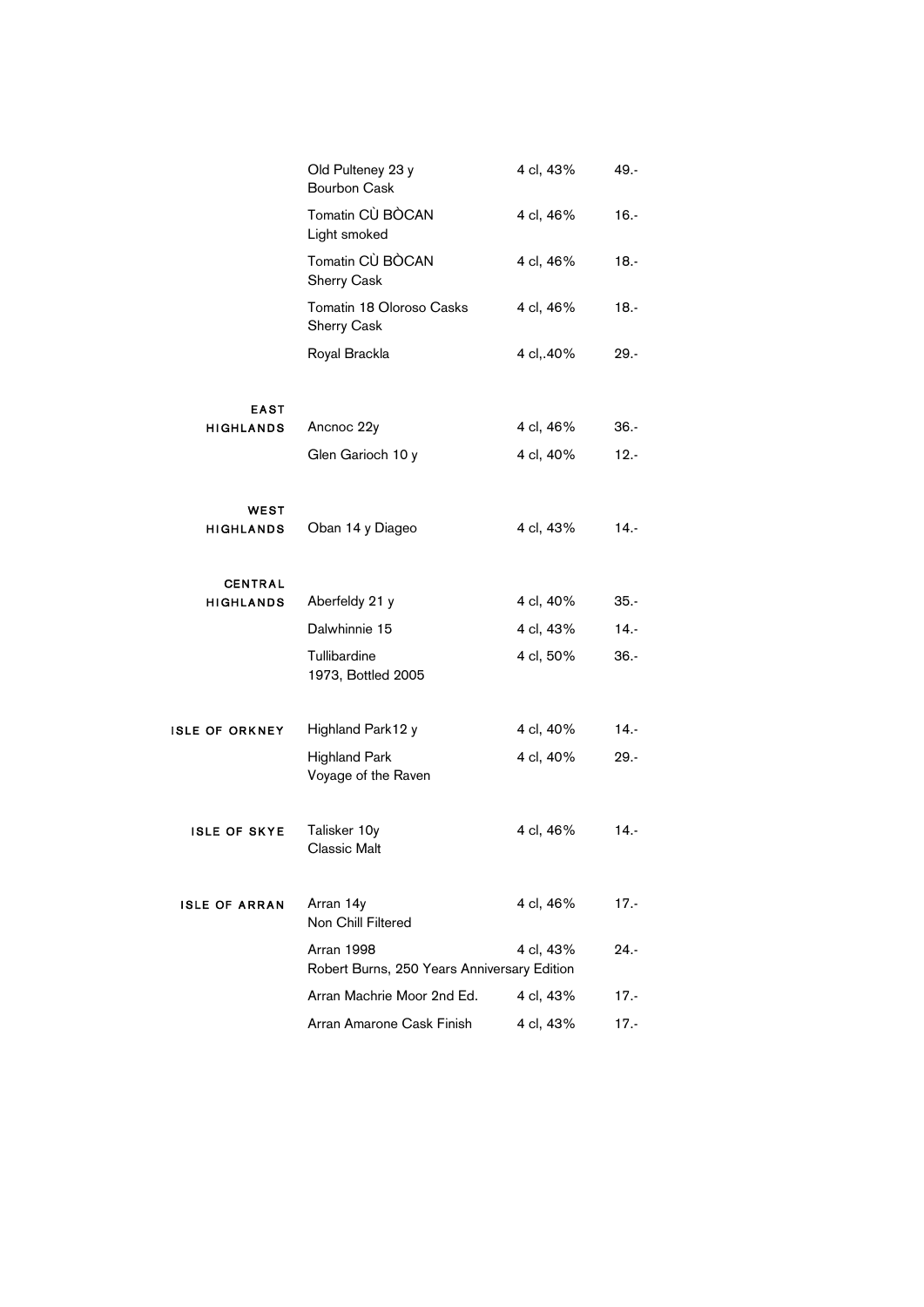| <b>CAMPBELTOWN</b>     | Springbank 12y Cask Strength                              | 4 cl, 55%   | $18. -$ |
|------------------------|-----------------------------------------------------------|-------------|---------|
|                        | Springbank 18y                                            | 4 cl, 46%   | $30. -$ |
|                        | Springbank 34y finest collection<br><b>Heart Brothers</b> | 4 cl, 41%   | $65. -$ |
|                        | Springbank 35y finest collection<br><b>Heart Brothers</b> | 4 cl, 50.1% | $70. -$ |
| <b>IRISH WHISKEY</b>   | Redbreast 12y                                             | 4 cl, 40%   | $16. -$ |
|                        | Tullamore D.E.W Phoenix                                   | 4 cl, 55%   | $16. -$ |
|                        | Teeling Revival 13y Calvados                              | 4 cl, 46%   | $38. -$ |
|                        | Bushmills 16y                                             | 4 cl, 40%   | $24. -$ |
| <b>SWEDISH WHISKY</b>  | Mackmyra Preludium<br>No 8 Spring 2012                    | 4 cl, 46%   | $28. -$ |
| <b>JAPANESE WHISKY</b> | Nikka Coffey Malt                                         | 4 cl, 45%   | $19. -$ |
|                        | Nikka Coffey Grain                                        | 4 cl, 45%   | $19. -$ |
|                        | Nikka Yoichi Single Malt                                  | 4 cl, 45%   | $25. -$ |
|                        | The Yamazaki 12y                                          | 4 cl, 43%   | $40. -$ |
|                        | The Chita Single Grain                                    | 4 cl, 43%   | $18. -$ |
|                        | Hibiki Harmony                                            | 4 cl, 43%   | $25. -$ |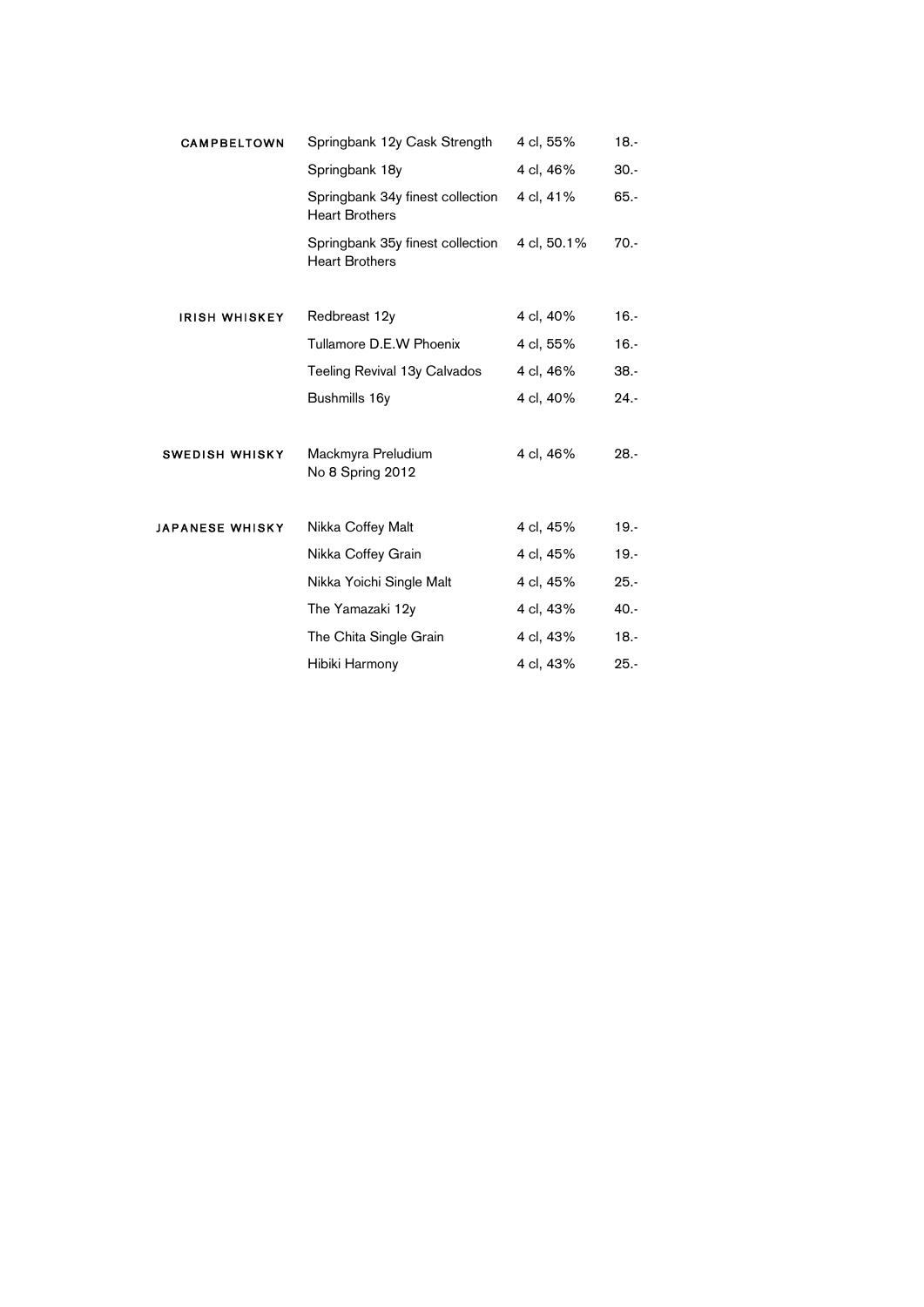#### "L'ART DU THÉ"

|                                               | Unsere auserlesenen Tees aus<br>aller Welt werden vom Luzerner<br>Teehaus "L'ART DU THÉ"<br>geliefert und frisch für Sie<br>zubereitet. Teilen Sie uns Ihre<br>gewünschte Aufbrühzeit mit;<br>unsere Servicemitarbeiter beraten<br>Sie gerne. Dazu reichen wir<br>köstliche "Dutchy Originals" -<br>Kekse, welche Ihr Teevergnügen<br>perfekt ergänzen. |               |         |
|-----------------------------------------------|---------------------------------------------------------------------------------------------------------------------------------------------------------------------------------------------------------------------------------------------------------------------------------------------------------------------------------------------------------|---------------|---------|
| TEE                                           |                                                                                                                                                                                                                                                                                                                                                         | Portion       | 9.-     |
|                                               |                                                                                                                                                                                                                                                                                                                                                         | Portion für 2 | $16. -$ |
| <b>KRÄUTERAUFGUSS</b><br><b>EISENKRAUT</b>    | Kräftiger, aromatischer Kräuteraufguss, entspannt und<br>stärkt das Herz. Ideales Getränk für Gestresste.                                                                                                                                                                                                                                               |               |         |
| LINDENBLÜTE                                   | Geschmacklich ist der Lindenblütentee sehr mild und<br>er verströmt einen sehr aromatischen, leicht süßen Duft.<br>Die Lindenblüte ist aber nicht nur wohlschmeckend,<br>sie hat zudem auch wohltuende und heilende Wirkungen<br>auf den Körper. So wirkt der Lindenblütentee zum Beispiel<br>krampflösend, schmerzstillend und entzündungshemmend.     |               |         |
| <b>ZITRONENGRAS</b>                           | Sehr erfrischendes Sommergetränk, löscht den<br>Durst und gibt Energie.                                                                                                                                                                                                                                                                                 |               |         |
| ROIBOOS BOURBON                               | Roiboos aus Südafrika mit reinem Bourbon-Vanille-Aroma.<br>Tee für angenehme Momente, ohne Teein, mit natürlichem<br>Vitamin C-Gehalt.                                                                                                                                                                                                                  |               |         |
| HAGEBUTTEN / KARKADE                          | Eine leicht säuerlich-süsse Mischung. Erfrischend<br>und leicht anregend mit viel Vitamin C.                                                                                                                                                                                                                                                            |               |         |
| KAMILLE                                       | Dieses wohlriechende Kraut ist bekannt für seine<br>entzündungshemmende und beruhigende Wirkung.<br>Ideal als Ausklang eines schönen Abends.                                                                                                                                                                                                            |               |         |
| MINZE                                         | Die Pfefferminze ist eine natürliche Hybride von der<br>aquatischen Minze und der grünen Minze.<br>Wohlschmeckend und erfrischend. In allen Jahreszeiten<br>ein geschätzter Aufguss.                                                                                                                                                                    |               |         |
| <b>FRÜCHTEAUFGUSS</b><br><b>BOUQUET ROYAL</b> | Eine Früchteteekomposition der Extra-Klasse:<br>Papaya, Korinthen, Fliederbeeren, Schwarzen und<br>Roten Johannisbeeren, Erdbeeren und Himbeeren.<br>Eignet sich auch hervorragend zur Zubereitung von Eistee.                                                                                                                                          |               |         |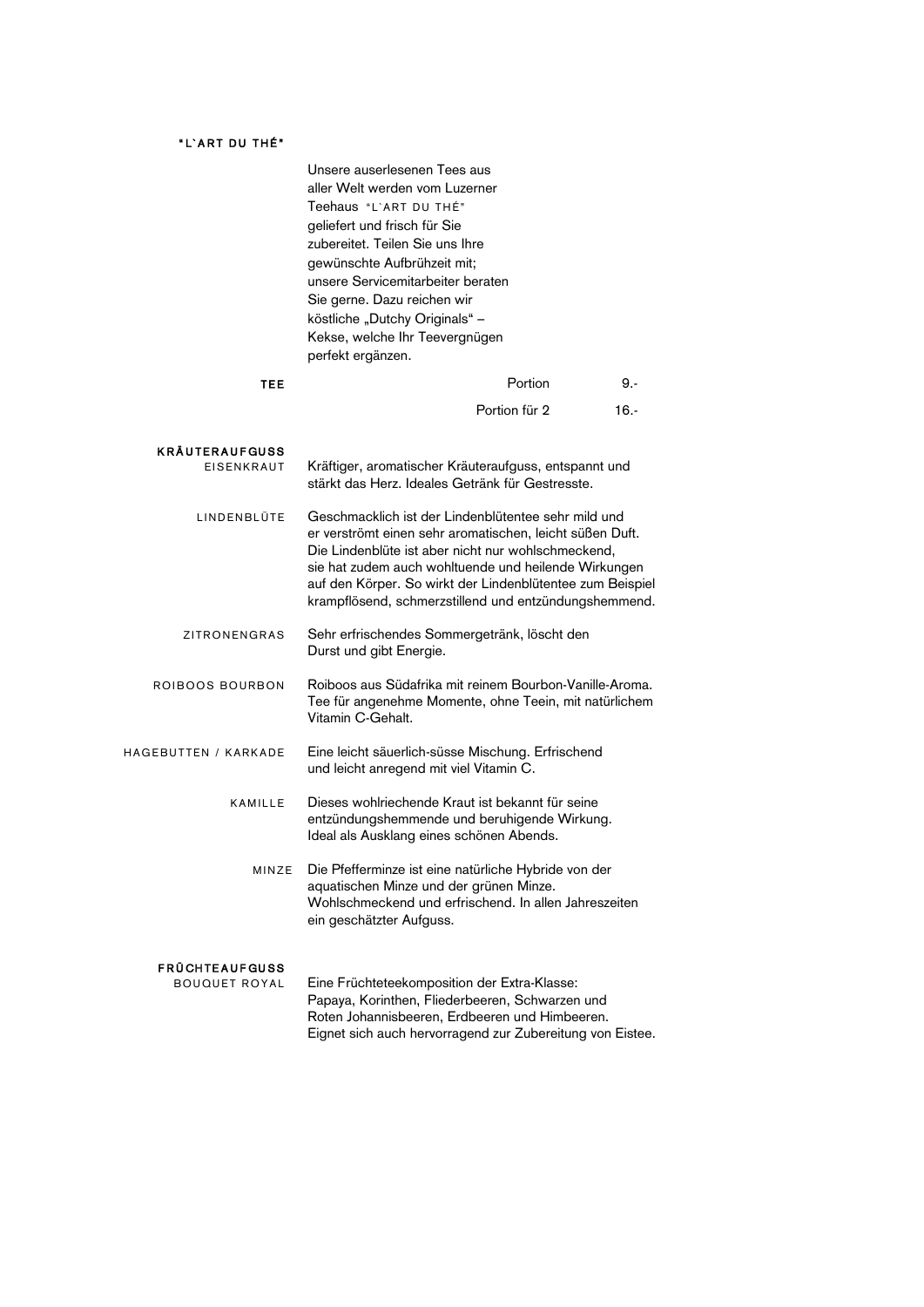| <b>GRÜNTEES</b><br><b>SENCHA FUJI</b>                                              | Ein Grüntee für Kenner, wächst in der Nähe vom Berg Fuji.<br>Seine feinen Blätter, sein grosses Aroma und sein subtiler<br>Geschmack zeichnen seine aussergewöhnliche Qualität aus. |
|------------------------------------------------------------------------------------|-------------------------------------------------------------------------------------------------------------------------------------------------------------------------------------|
| JASMIN CHUNG HAO                                                                   | Ein Jasmintee gehobener Qualitätsklasse mit blumigem<br>und edlem Jasmin-Geschmack.                                                                                                 |
| <b>MEDINA</b>                                                                      | Chinesischer Grüntee (Gunpowder) gemischt mit scharfer<br>Minze, wird vor allem in Nordafrika getrunken. Sehr<br>erfrischend.                                                       |
| <b>AROMATISIERTE</b><br><b>GRÜNTEES</b><br><b>MARVIN</b>                           | Sencha-Mischung mit Papaya-Stücken, fruchtigem<br>Mango-Aroma und Ringelblumenblüten.                                                                                               |
| FRÜHLINGS-SENCHA                                                                   | Chinesischer Grüntee gemischt mit Kornblumenblüten,<br>Rosenblätter und Ringelblumenblüten. Unser Bestseller.                                                                       |
| THÉ SNOB                                                                           | Sencha Grüntee aus China (70%) gemischt mit Oolong aus<br>Formosa (30%) aromatisiert mit Aprikose, Pfirsich- und<br>Vanillearoma gemischt mit roten Johannisbeeren.                 |
| <b>AROMATISIERTE</b><br><b>OOLONGS</b><br><b>FLEURS</b><br><b>D'ORANGER OOLONG</b> | Halbfermentierter Tee mit Orangenblüten. Beruhigend<br>für den Abend.                                                                                                               |
| <b>WEISSER TEE</b><br>GRAND PAI MU TAN                                             | Weisser Blatt-Tee wird nur in ganz kleinen Mengen<br>hergestellt. Nach dem Pflücken wird er lediglich gewelkt und                                                                   |

getrocknet und ist daher praktisch naturbelassen. Feiner blumiger Geschmack, sein Aufguss ist mandarin-farbig, für

den ganzen Tag geeignet. Mit vielen weissen Tips.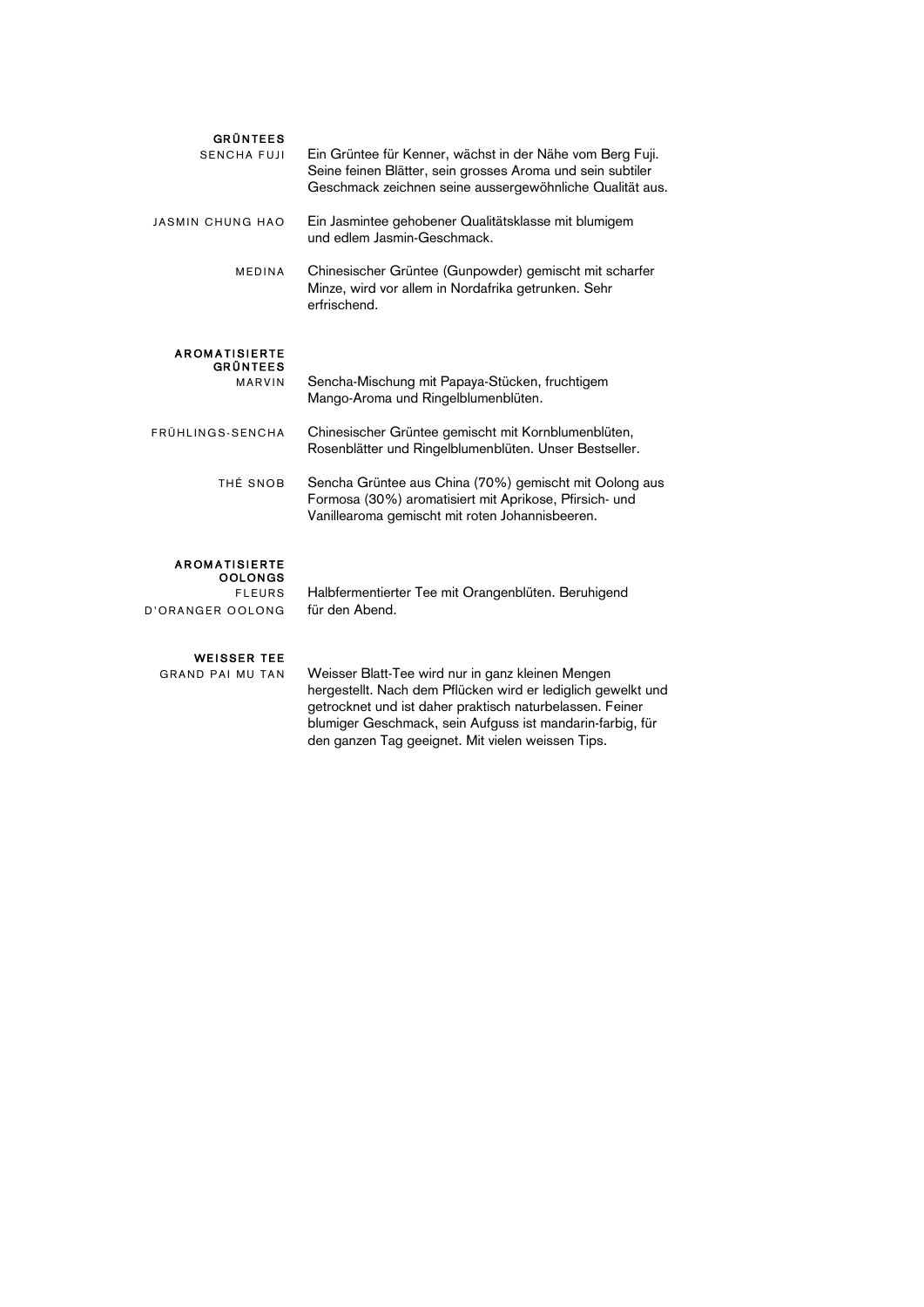| <b>SCHWARZTEES</b><br>RUSSISCHE SAMOWAR  | Über der Holzkohlenglut geräucherte Schwarztee Mischung.<br>Leicht rauchige jedoch mit mildem süsslichem Aroma.                                                                                                                                                                                       |
|------------------------------------------|-------------------------------------------------------------------------------------------------------------------------------------------------------------------------------------------------------------------------------------------------------------------------------------------------------|
| ROHINI WONDER TEA                        | Handgerollter first flush Darjeeling vom Teegarten "Rohini". Neu<br>entdecktes Juwel unter den Teegärten. Sehr delikat und<br>ausgesprochen süss, ohne jegliche Bitterstoffe.                                                                                                                         |
| ENGLISH BREAKFAST TEA                    | Klassische englische Mischung aus Darjeeling, Assam und<br>Ceylon-Tee. Aromatische, dunkle Tasse, ideal mit etwas Milch<br>zu Marmelade und Toast.                                                                                                                                                    |
| LAPSANG SOUCHONG                         | Chinesischer Tee, lange ganze Blätter, über dem Holz einer<br>harzreichen Fichtenart geräuchert. Ein grosser Klassiker für<br>Liebhaber von Rauchtee. Geeignet zu salzigen, stärker<br>gewürzten Gerichten, auch Käse.                                                                                |
| ARUNACHAL<br>PRADESH ASSAM               | Ein richtiger Schatz, einer der ganz grossen Tees mit<br>wunderschönen Blättern und vielen Tips, dieser Tee vereint<br>Raffinesse des Darjeelings und die Kraft des Assams,<br>brillantes Rot im Aufguss, aber etwas heller als der Assam,<br>sehr aromatisch, hinterlässt einen guten Nachgeschmack. |
| <b>AROMATISIERTE</b>                     |                                                                                                                                                                                                                                                                                                       |
| <b>SCHWARZTEES</b><br>EARL GREY IMPÉRIAL | Erlesene Mischung aus Spitzentees (Yunnan und Keemun)<br>aromatisiert mit Bergamotte.                                                                                                                                                                                                                 |
| <b>MANGO SCHWARZTEE</b>                  | Feinster Schwarztee aus Ceylon, verfeinert mit fruchtigem<br>Mango- Aroma                                                                                                                                                                                                                             |
| CHAÏ                                     | Klassischer indischer Gewürztee. Ein Schwarztee aus Assam<br>mit Zimt- und Ingwerstücken, Kardamom und schwarzem<br>Pfeffer. Wird typischerweise mit viel Milch und Zucker<br>getrunken.                                                                                                              |
| <b>BLUE MOUNTAIN</b>                     | Feinste Java-Tees, gemischt mit leuchtenden<br>Kornblumenblüten und einer erlesenen Aromen-Vielfalt.                                                                                                                                                                                                  |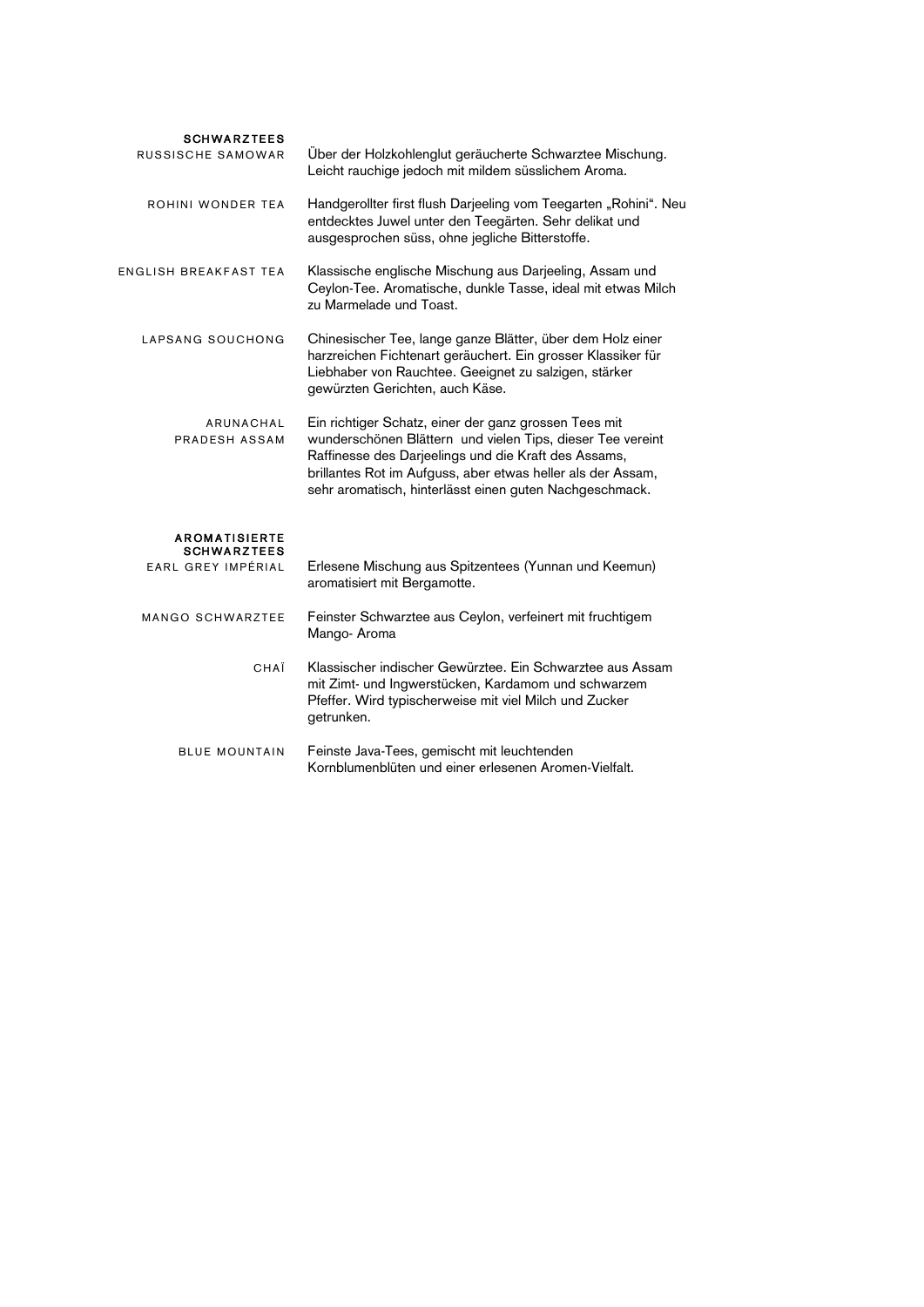#### "L'ART DU THÉ"

Our selected teas are delivered from the teahouse "L'ART DU THÉ<sup>\*</sup> and will be served fresh. Please tell us how long we have to brew your tea; our waiters will be available to counsel you. Each tea is served with exquisite "Dutchy Originals" biscuits to complement your tea time.

| <b>TEA</b> | Pot for one | $9 -$  |
|------------|-------------|--------|
|            | Pot for two | $16 -$ |

| <b>HERBAL TEA</b><br>LINDEN-BLOSSOM | Very mild tea. in the taste very aromatic, slightly sweet scent.<br>The tea is not only tasty, it also has soothing and healing effects<br>for your body. |
|-------------------------------------|-----------------------------------------------------------------------------------------------------------------------------------------------------------|
| VERBENA                             | Robust and aromatic herbal tea that relaxes the body and<br>invigorates the heart. An ideal tea for those who are<br>looking to de-stress.                |
| CITRONNELLA<br>LEMONGRASS           | A very refreshing summer drink, that<br>quenches your thirst and gives you energy.                                                                        |
| <b>ROOIBOS BOURBON</b>              | Rooibos from South Africa with pure Bourbon-Vanilla flavour. A<br>tea for pleasant moments. Contains a natural serving of vitamin<br>C. Theine-free       |
| ROSEHIP /<br>HIBISCUS TEA           | Slightly sweet and sour mixture, refreshing and light,<br>stimulating. Contains a high serving of vitamin C.                                              |
| CHAMOMILE                           | This flavoursome herb is known for its calming effect, ideal for<br>finishing off a pleasant evening.                                                     |
| <b>MINT</b>                         | The peppermint is a natural hybrid of the aquatic mint<br>and the green mint. Palatable and refreshing.<br>In every season a treasured tea.               |

#### **FRUIT TEA**

BOUQUET ROYAL A first-class composition of fruit: Papaya, raisins, elder berries, red and black currant, strawberries and raspberries. Well suited as an ice-tea.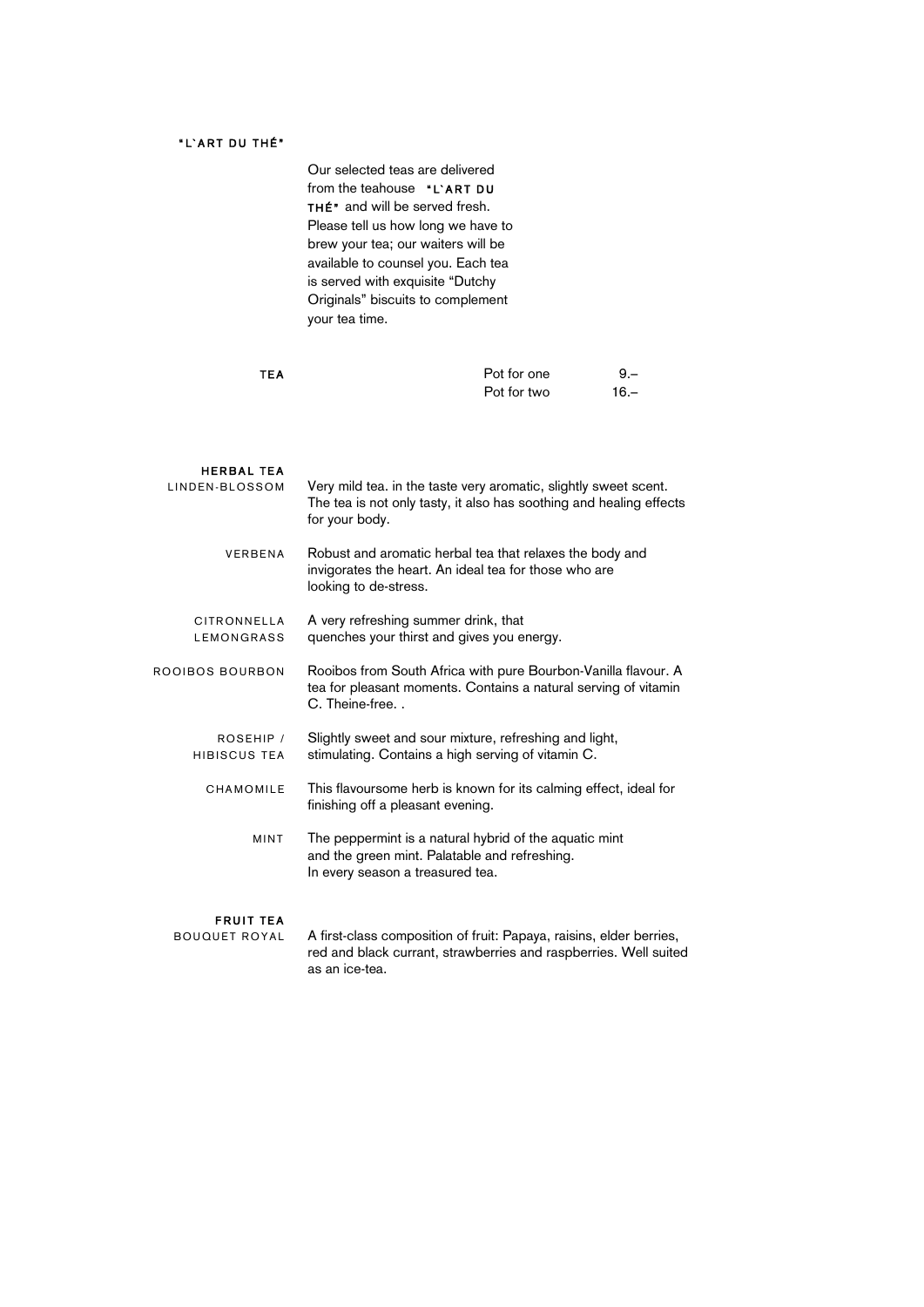| <b>GREEN TEA</b><br><b>SENCHA FUJI</b>                   | A green tea for connoisseurs that grows close to Mount Fuji.<br>Its thin leaves, its heavy aroma and its subtle taste distinguish<br>its exceptional quality.                                                                                                                    |
|----------------------------------------------------------|----------------------------------------------------------------------------------------------------------------------------------------------------------------------------------------------------------------------------------------------------------------------------------|
| JASMINE CHUNG HAO                                        | A jasmine tea of exceptional quality, with the floral and refined<br>taste of jasmine.                                                                                                                                                                                           |
| MEDINA,<br><b>GREEN TEA WITH MINT</b>                    | Chinese green tea (Gunpowder) mixed with strong mint,<br>is mainly drunken in Northern Africa. Very refreshing.                                                                                                                                                                  |
| <b>SCENTED GREEN TEA</b><br><b>MARVIN</b>                | Sencha mixed with papaya pieces,<br>fruity mango flavor and marigold flowers.                                                                                                                                                                                                    |
| SPRINGTIME-SENCHA                                        | Chinese green tea blended with cornflower blossoms,<br>rose petals and marigolds. Our bestseller!                                                                                                                                                                                |
| <b>SNOB TEA</b>                                          | Sencha green tea from China (70%), blended with Oolong<br>from Formosa (30%). Scented with apricot, peach and<br>vanilla flavour, together with red currants.                                                                                                                    |
| <b>SCENTED OOLONG</b><br>ORANGE BLOSSOM<br><b>OOLONG</b> | Semi-fermented tea with orange blossoms.<br>Very calming $-$ ideal for the evening.                                                                                                                                                                                              |
| <b>WHITE TEA</b><br><b>GRAND PAI MU TAN</b>              | A white leaf tea that is produced in very little quantities.<br>After the culling, it is left to wilt and dry and<br>is therefore virtually left to nature's devices.<br>A delicate and flowery taste, tangerine coloured. To be<br>enjoyed the whole day. With many white tips. |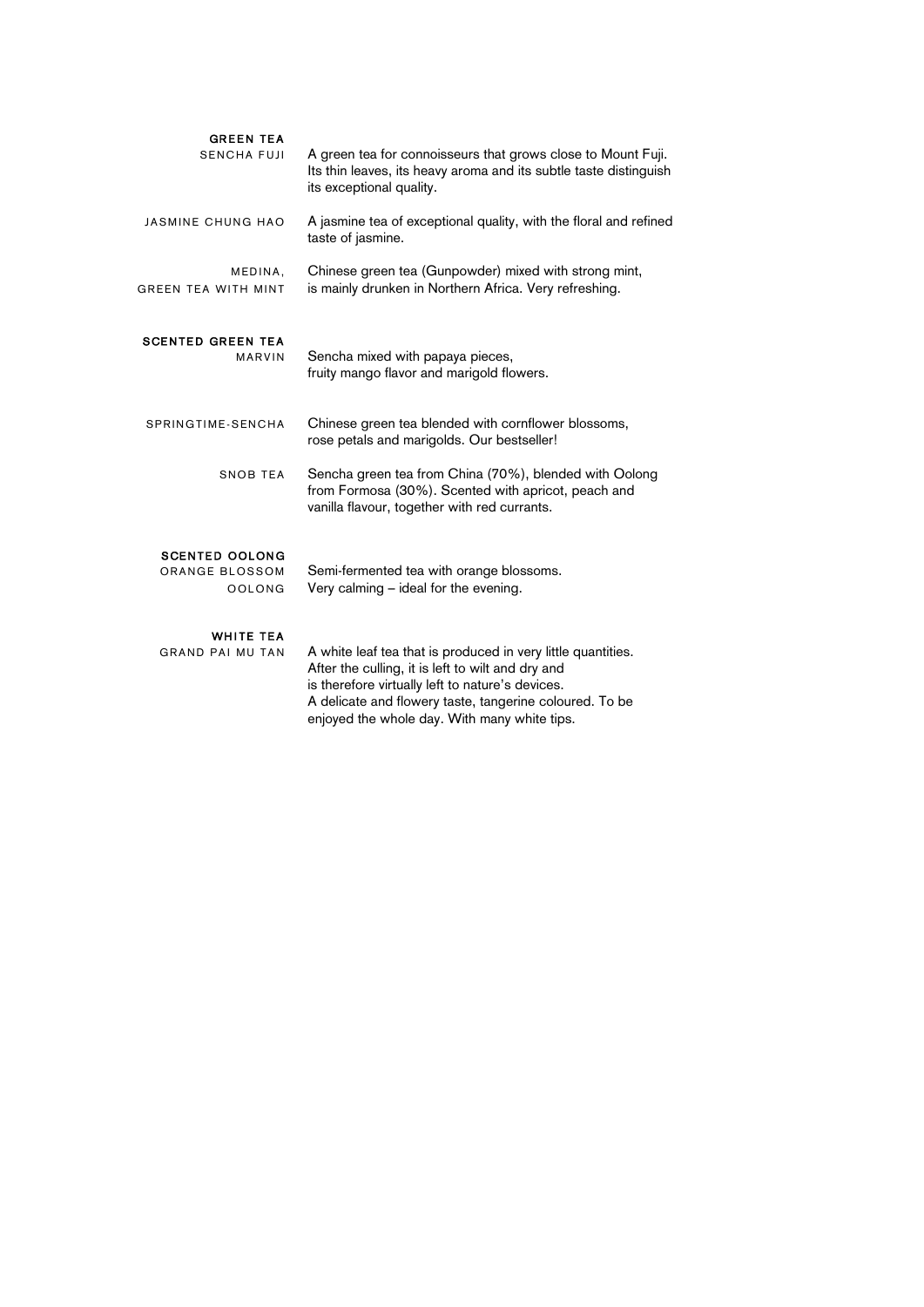| <b>BLACK TEA</b><br>RUSSISCHE SAMOWAR          | Black tea blend smoked over charcoal embers.<br>Slightly smoky flavour with a mild sweet finish.                                                                                                                                                                                           |
|------------------------------------------------|--------------------------------------------------------------------------------------------------------------------------------------------------------------------------------------------------------------------------------------------------------------------------------------------|
| ROHINI WONDER TEA                              | Hand-rolled first flush Darjeeling from the "Rohini" tea garden.<br>Newly discovered jewel from the tea gardens.<br>Very delicate and markedly sweet, without any bitterness.                                                                                                              |
| ENGLISH BREAKFAST TEA                          | Classic English mixture of Darjeeling, Assam and<br>Ceylon tea. Very aromatic and dark.<br>With a little milk, this is the ideal tea<br>to accompany toast and marmalade.                                                                                                                  |
| LAPSANG SOUCHONG                               | Chinese tea, made from long whole leaves, smoked over<br>the wood of a spruce species that is rich in rosin.<br>A great classic for aficionados of smoked teas.<br>Suited for salty, stronger spiced dishes, as well as cheese.                                                            |
| ARUNACHAL<br>PRADESH ASSAM                     | A real treasure, one of the great teas with beautiful leaves<br>and many tips. This tea brings the sophistication of<br>Darjeeling together with the strength of Assam. A brilliant<br>red colour, but slightly brighter than the Assam itself.<br>A very aromatic tea with a good finish. |
| <b>SCENTED BLACK TEA</b><br>EARL GREY IMPÉRIAL | Selected mixture of top-end Yunnan and Keemun tea,<br>flavoured with Bergamot.                                                                                                                                                                                                             |
| <b>MANGO BLACK TEA</b>                         | Finest ceylon black tea, with mango aroma.                                                                                                                                                                                                                                                 |
| CHAÏ                                           | Classic Indian spiced tea. A black tea made out of Assam<br>with cinnamon and ginger pieces, cardamom and black<br>pepper. Typically preferred with a lot of milk and sugar.                                                                                                               |
| <b>BLUE MOUNTAIN</b>                           | Java finest teas, mixed with bright cornflower petals<br>and an exquisite flavour variety.                                                                                                                                                                                                 |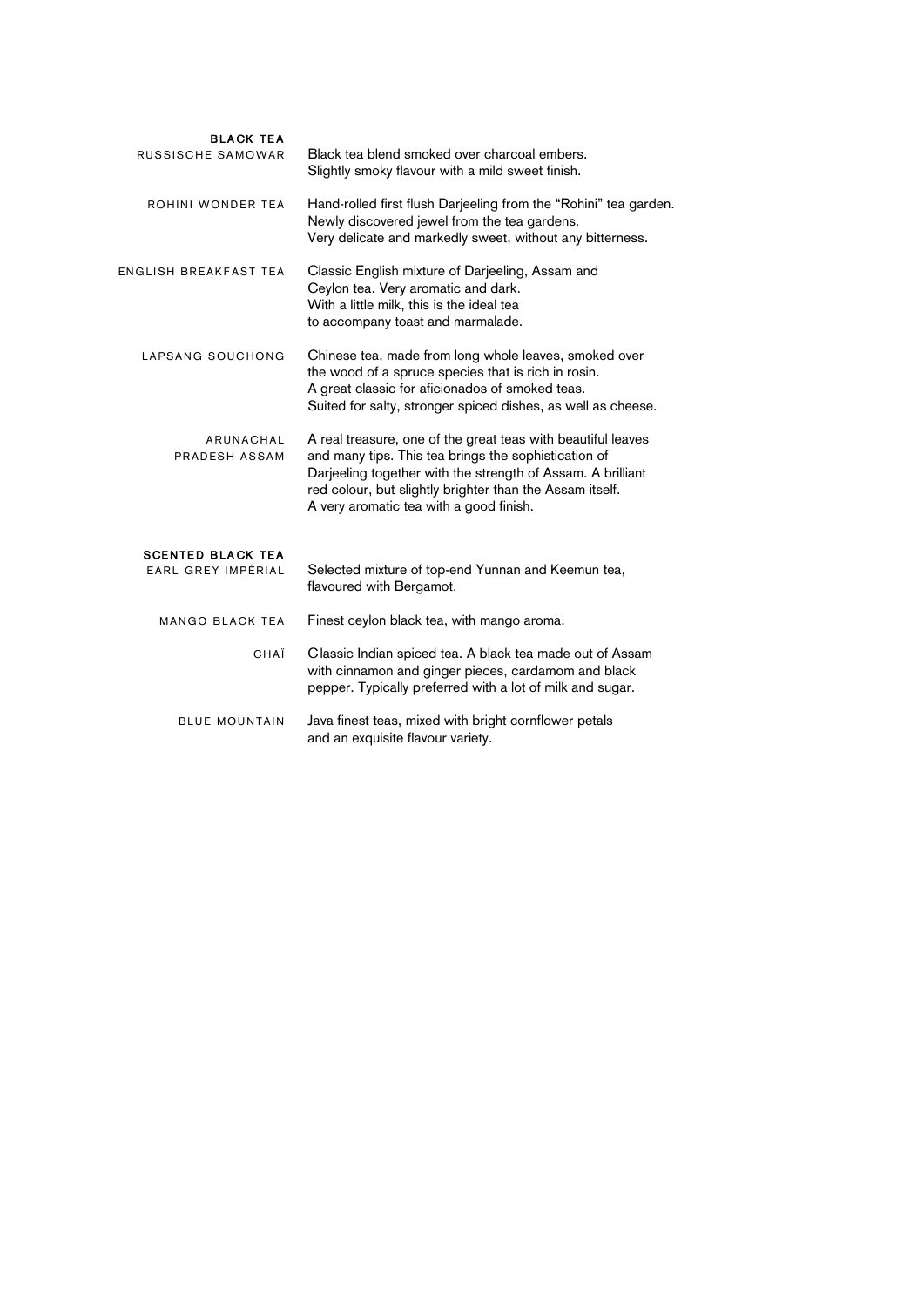KUBA Partagas Serie D No. 4 124 mm 35.-Robusto

Stärke \*\*\*\* Aroma \*\*\*\*

Eine Partagas erkennt man sofort an ihrem schweren, erdig honigsüssen Aroma. Der Charakter der Tabakmischung geht auf eine Auswahl von Blättern aus der Region Vuelta Abajo zurück, die wegen ihrer unverwechselbaren Reichhaltigkeit in Geschmack und Aroma ausgewählt werden.

### Cohiba Robustos **124 mm** 54.-

Robusto

Stärke \*\*\* Aroma \*\*\*\*

Die Cohiba Robusto wartet auf mit expressiven pfeffrig-zedrigen Aromen, dezent fruchtig-süss getöntem, reichem, kräftigem Geschmack. Mit Sicherheit eine der allerbesten Robustos.

| <b>CUBA</b> | Partagas Serie D No. 4<br>Robusto                                                                                                                                                                                                                                  | 35.-<br>$124 \text{ mm}$ |
|-------------|--------------------------------------------------------------------------------------------------------------------------------------------------------------------------------------------------------------------------------------------------------------------|--------------------------|
|             | ****<br>strength<br>$***$<br>aroma                                                                                                                                                                                                                                 |                          |
|             | A Partagas can be recognised by its heavy, earthy and honey-<br>sweet aroma. The trait of the tobacco mixture goes back to a<br>selection of leaves from the Vuelta Abajo region. These leaves<br>are selected because of their unmistakable richness in taste and |                          |

aroma.

#### Cohiba Robustos 124 mm 54.-

strength \*\*\* aroma \*\*\*\*

Robusto

The Cohiba Robusto displays expressive with peppery cedary aromas, subtle fruity-sweet toned, rich, strong flavours. Certainly one of the best robustos.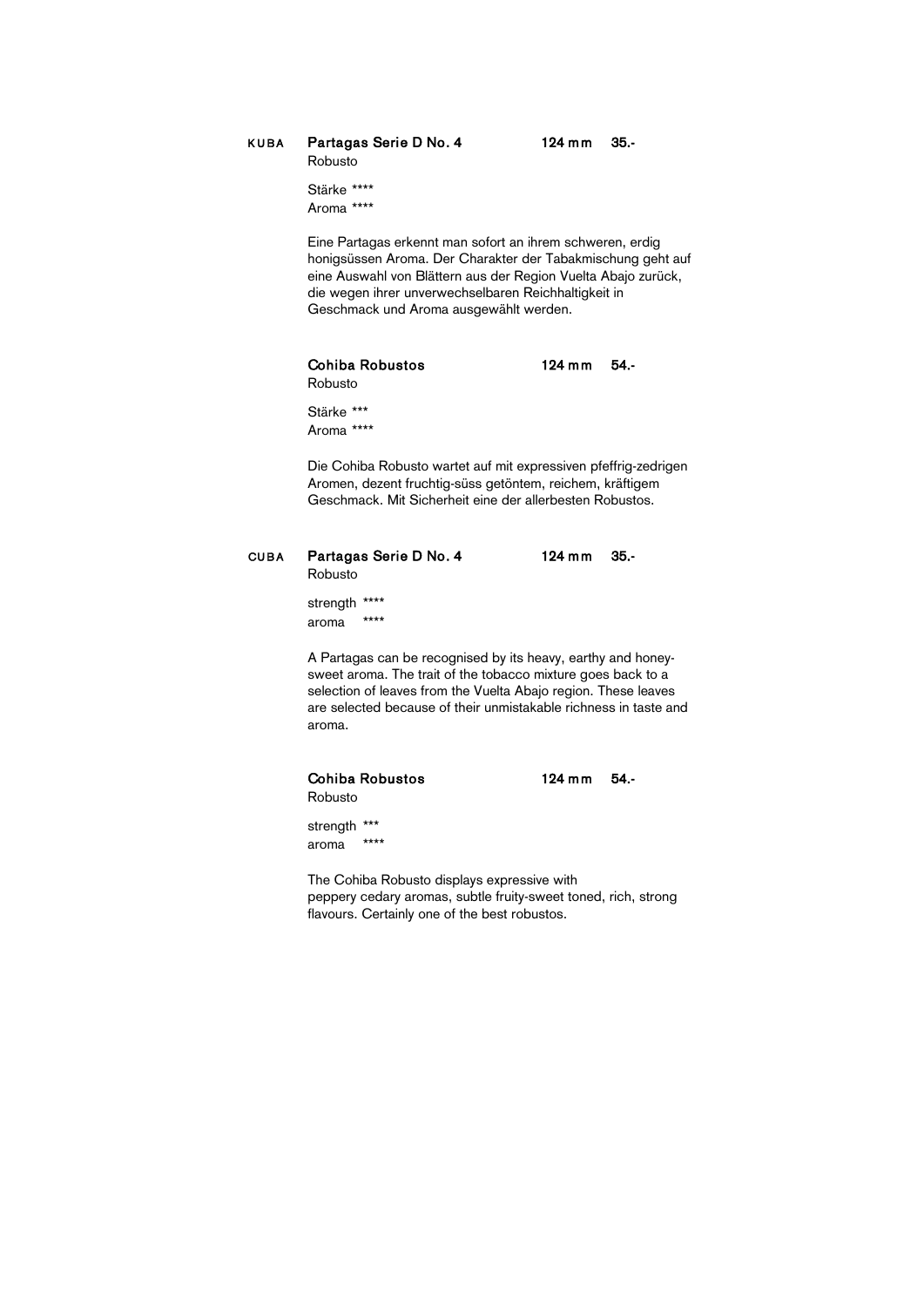## **DOMINIKANISCHE**

#### REPUBLIK Patoro Gran Anejo Juancito 102 mm 25.-Short Perfecto

Stärke \*\* Aroma \*\*\*\*\*

Die hervorragend gerollten Gran Anejo Reserva Cigarren sind exzellent im Zugverhalten und weisen delikate, gereifte Aromen auf. Sie sind feinwürzig, vielschichtig und reich im Geschmack. Dichte Erd- und Kakaonoten schmeicheln den Gaumen. Auszumachen sind Akzente von gerösteten Nüssen und dunkler Schokolade. Hochwertige und aromatisch balancierte Zigarren, welche die Leichtigkeit des Seins verkörpern.

| Patoro Serie P Demie | 132 mm 18. |  |
|----------------------|------------|--|
| Demie                |            |  |
| Stärke ***           |            |  |

Stärke Aroma \*\*\*\*

#### Patoro Serie P Methusalem 132 mm 25.-Robusto

Stärke \*\*\*

Aroma \*\*\*\*

Die Serie P von Patoro überzeugt durch ihre würzig herbalen Noten, begleitet mit leichten Honig- und Erdakzenten. Durch den Mehranteil von jüngerem 4 bis 6 jährigem Tabak, bietet diese Linie eine aromareiche und raffinierte Abwechslung. Holzigerdiger Beginn, weiter würzig mit zartsüssen Noten wird die Zigarre im Verlauf zunehmend komplexer, vollmundig und reich an Aroma und Charakter.

#### Patoro Vintage 132 mm 54.-

Perfecto

Stärke \*\* Aroma \*\*\*\*\*

#### Patoro Vintage Petit Robusto 100 mm 50.-Petit Robusto

Stärke \*\* Aroma \*\*\*\*\*

Diese aussergewöhnlichen schönen Deckblätter geben dieser Vintage Linie ein unverwechselbares, abgerundetes und feinwürziges Aroma. Reich an erdigen und holzigen Noten, wird der Rauchgenuss mit Akzenten von Kaffee und gerösteten Nüssen intensiviert. Eine vorzügliche Zigarre, welche geschmacklich Charakter zeigt und einen runden, vollen und sanften Abgang aufweist.